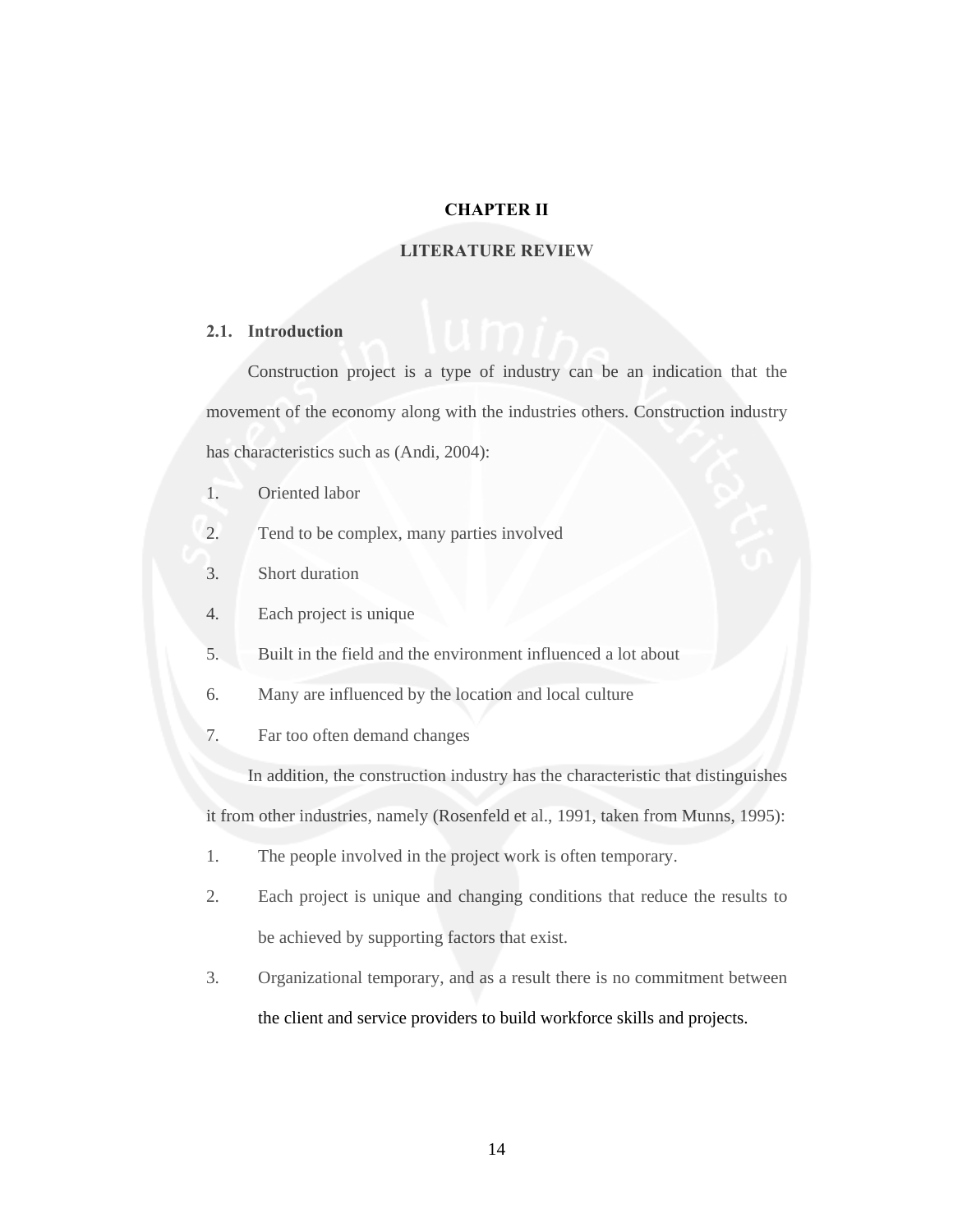The uncertainty arises in the construction industry if there is no information about the event, condition, or value in the days to come. Uncertainty can be (Toakley, 1988, taken from Uher, 1996):

- 1. Ignorance of the identity of the variables or factors which clearly defines a system, or
- 2. Lack of knowledge of the value of the variables that describe the system. Uncertainty is usually developed into a risk that can be defined as the ability to realize the negative effect of an unwanted event (Toakley, 1988, taken from Uher, 1996).

Risk can also be defined as a gain or economic loss probability events is known, while the probability of uncertainty it was not known (Porter, 1981, taken from Uher, 1996). Risks and uncertainties are inherent in commercial activities from day to day, regardless of industry type, size of the project, and the environment. This is because most of the commercial decisions made under conditions of uncertainty or risk. The risk is almost always there, its presence may not have a problem, especially if a small impact. However, if a big impact, the risk still provide a useful purpose (Uher, 1996).

#### **2.2. Risk Definition**

Risk is the most important part of the implementation of risk management because the risk is at the root of the object theory and the problems that used to develop techniques and analysis in tackling the risk itself (Akintoye & Macleod, 1996).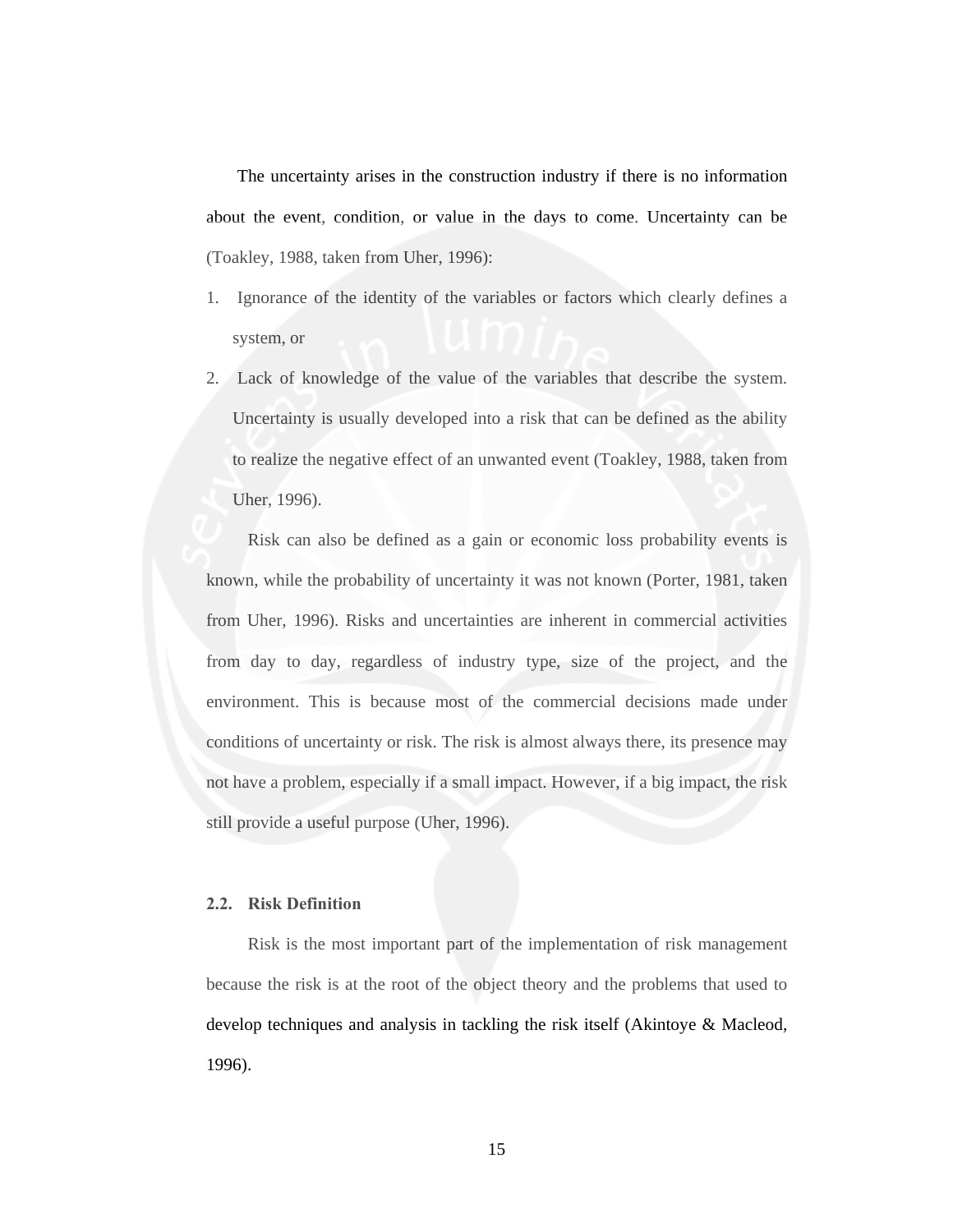Perception and definition of risk varies depending on one's beliefs, behaviors and feelings and judgments are also included supporting factors include: educational background, practical experience in the field, individual characteristics, clarity of information, and environment influences (Choffray & Johnson , 1977) and (Ritchie & Marshall, 1993).

There are some differences in perception and definition of risk itself, though not too obvious, from the civil practitioner general contractor and project manager, among others (Akintoye & Macleod, 1996):

- 1. The factors that have adverse effects on the success of the project financially and punctuality, which was the time factor alone can not always be identified.
- 2. A state of physical and financial contracts became more difficult than it has been approved in the contract.
- 3. The opportunity to make a profit on the contract, which the client satisfaction, the contract price and time priority resolution.
- 4. A condition in which the events happen unplanned.
- 5. Loss of money, reputation and the chance of accidents that affect each individual in the project.
- 6. The errors in the tender or implementation in the field that triggers degradation, swelling costs and impact on everything that is not unexpected in the project.
- 7. The possibility of construction activities that cost more than those approved in the tender.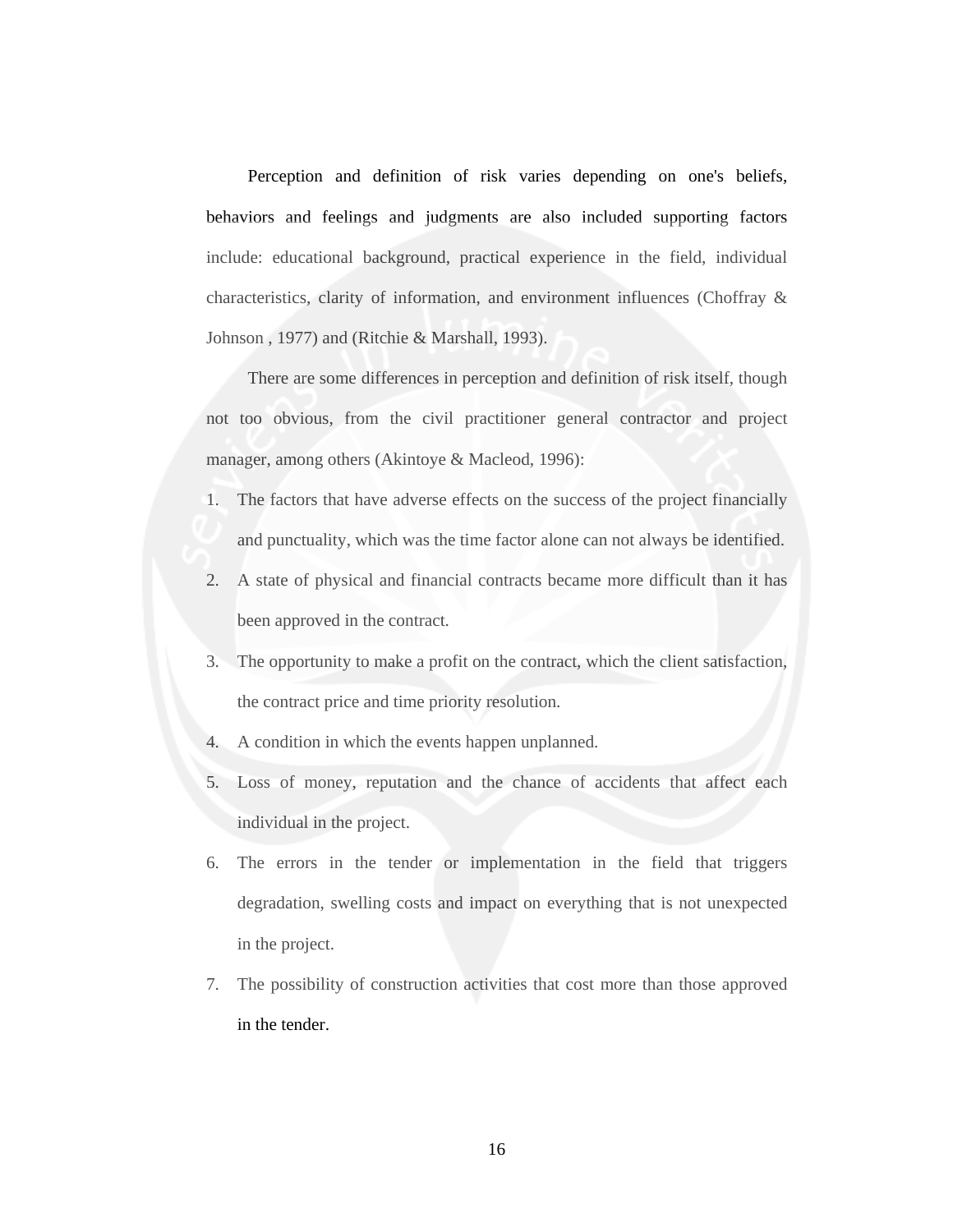- 8. The security requirements, ie all the events that have the possibility of accidents.
- 9. Something that can be transferred or avoided.
- 10. An activity or activities that have an influence, could have occurred and have a detrimental impact on the planning and costs.
- 11. Risk is the uncertainty associated with the events and the influential impact on the outcome of the project cost, time, quality, and the various criteria that allow execution.

 But every executive in the field of construction generally know that the consequences of the risks that occur more direct impact on clients and results of construction rather than execution (Akintoye & MacLeod, 1996).

#### **2.3. Definition of Risk Management**

Risk management is defined as the identification, size, and economic control of risks that threaten the capital and corporate earnings (Spence, 1980). Risk management actions taken by practitioners to respond to a variety of risks. In Shen's study (1997), respondents do two kinds of risk management measures to prevent and repair. Used to prevent action to reduce, avoid, or transfer risk in the early stages of construction projects. While measures to improve is to reduce the effects when the risk occurs or when the risk to be taken.

Risk management is a systematic way to look at risk areas and determine the best solution. Risk management is a goal management tool to identify sources of risk and determine its impact and develop appropriate management responses.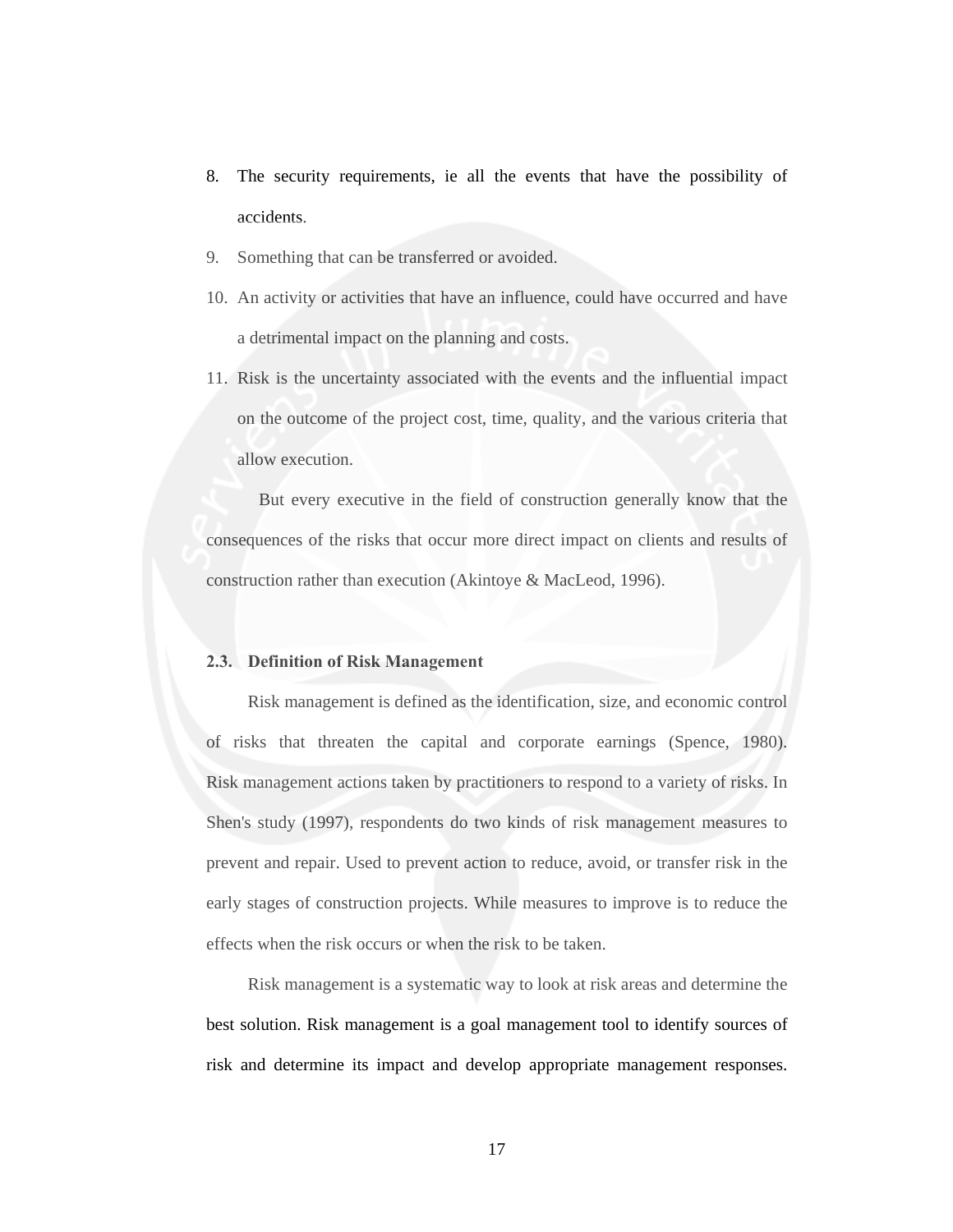Assessment of the impact of risk is a complex problem and should be done in a systematic approach to elaborate into 5 levels (Uher, 1996):

- 1. Classification of risk
- 2. Identification of risk
- 3. Data collection
- 4. Risk analysis
- 5. Response to the risk

Benefits gained by applying risk management, among others (Mok et al., 1996):

- 1. Allows you to make decisions in dealing with complex problems.
- 2. Facilitating the estimated cost.
- 3. Giving opinion and intuition in making decisions that result in a correct way.
- 4. Allows for decision makers to deal with risk and uncertainty in the real world.
- 5. Allows for decision makers to decide how much information is needed to solve the problem.
- 6. Promote the systematic and logical approach to making decisions.
- 7. Provide guidelines to assist the formulation of the problem.
- 8. Allows a careful analysis of alternative options.

Based on the research Mok et al. (1996), the respondents considered that the benefits of applying risk management is to facilitate the ultimate cost estimates when they can use the techniques in risk management. The purpose of risk management itself does not need to eliminate the risk. This gives the impression that the existence of risk can be beneficial to decision makers that they can change more risks become greater results. Risk management is widely adopted in many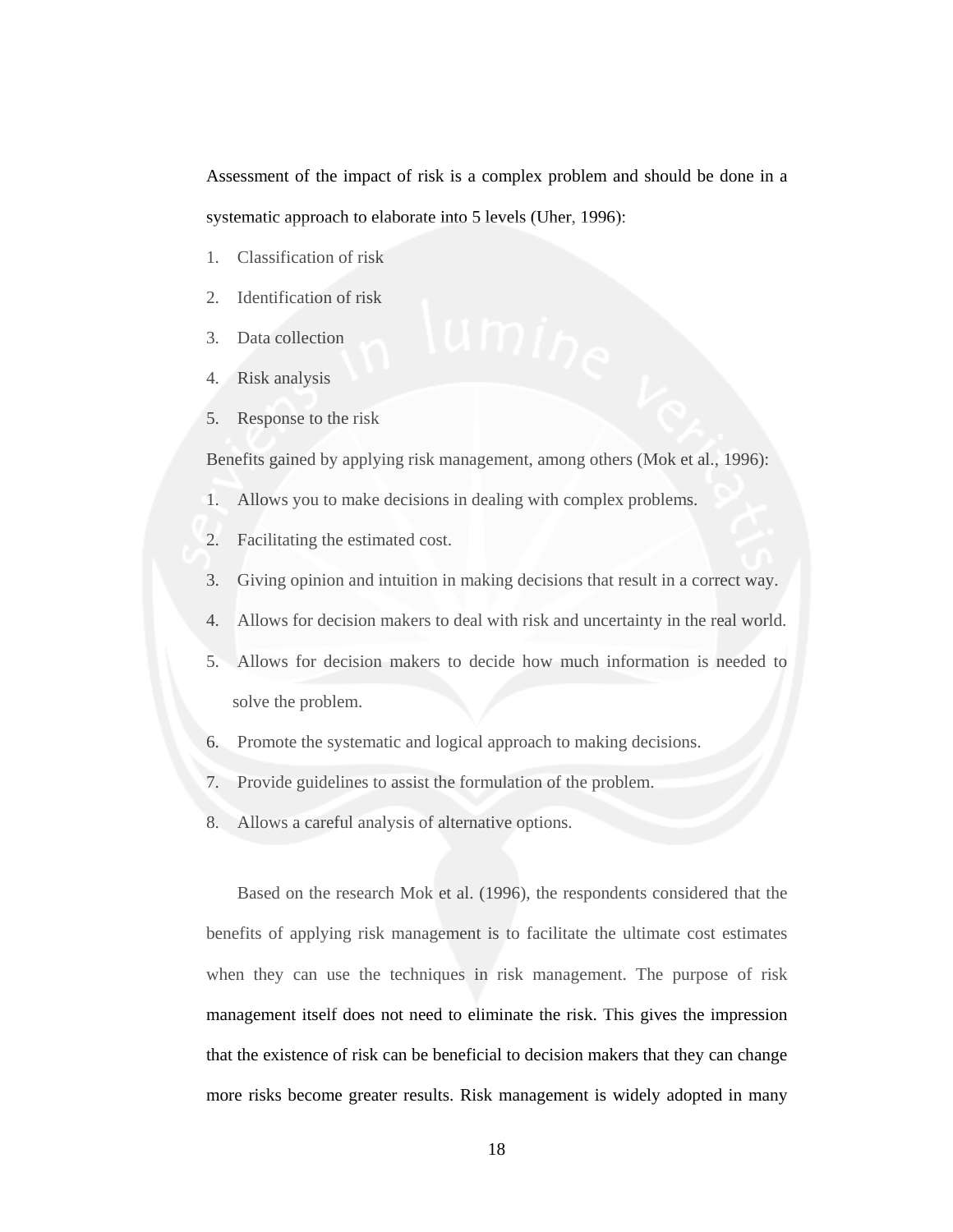business situations, including financial evaluation, the possibility to work, planning strategies, the estimated cost, life cycle costs, as well as budget and project appraisal (Uher, 1996).

## **2.4. Risk Identification**

The main step and the most important in the face of risk is to identify them. Many decision makers believed that the principles of good risk management comes from the identification stage than the stage of analysis. This is because the identification of risk involves checking details of the project strategy, through which potential risks can be found and probably drawn a response (Uher, 1996).

Realistic cost estimates of final cost and duration of time a project is usually required as soon as possible. Therefore, the potential risks or uncertainties that may affect the estimates and the obstacles in the project, should also be identified (Uher, 1996).

Risk identification is a process that systematically and continuously carried out to identify these potential risks or loss to property, debt, and company personnel. This risk identification process is probably the most important process, because of this process, all the risks that exist or that may occur on a project, must be identified. The identification process must be done carefully and comprehensively, so there is no risk of missing or unidentified (Loosemore et al, 2006).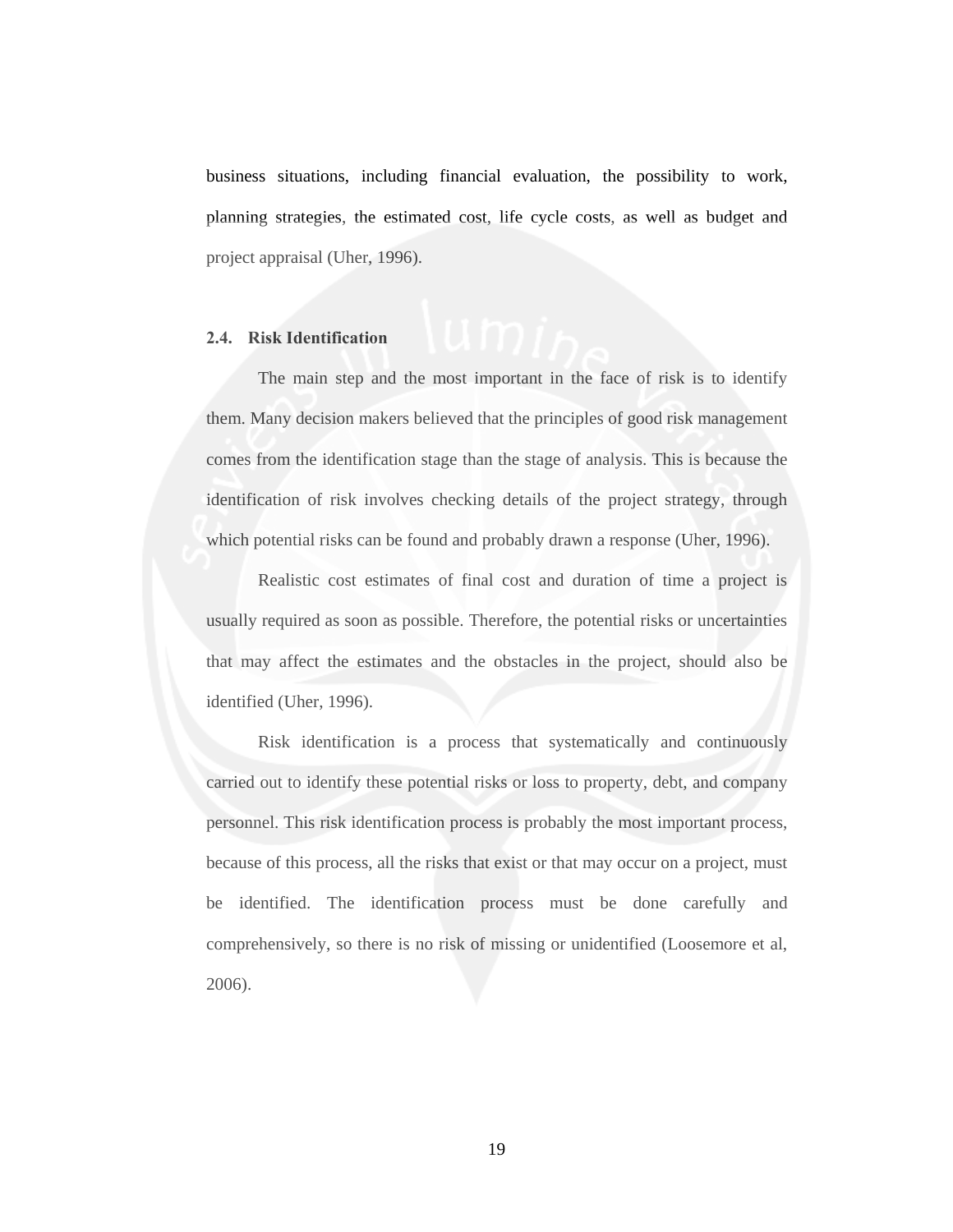Focused on the identification of risk in project management strategies to control and allocate risk, for example through the election relations strategy. Next required further design, development work, as well as clarification (Uher, 1996).

The existence of risk can lead to failure in the cost estimate, the expected completion time, and the expected quality standards. It is important for decision makers to recognize some characteristics associated with risk, some of which are (Toakley, 1988, taken from Uher, 1996):

- 1. The risks and uncertainties associated with certain events which must be identified.
- 2. The risk sometimes indicate that there is a result of an event, and every effect has a probability of happening.
- 3. Some of the risk of adverse consequences, for example the collapse of structures, dispute, or bankruptcy. This low probability but a big impact.
- 4. Many of the risk of losses due to construction or provide benefits, for example worker productivity, variations in demand, and inflation.
- 5. For many risks, not enough objective data to make probability decisions. In this case the subjective probability is required.

At this Risk Identification stage, risk managers trying to inventory all potential risks faced. According to Webb (1994) in this task of risk identification can be divided into two categories:

1) The perception of risk: the ability to be able to observe the existence of an exposure (the situations that can cause harm).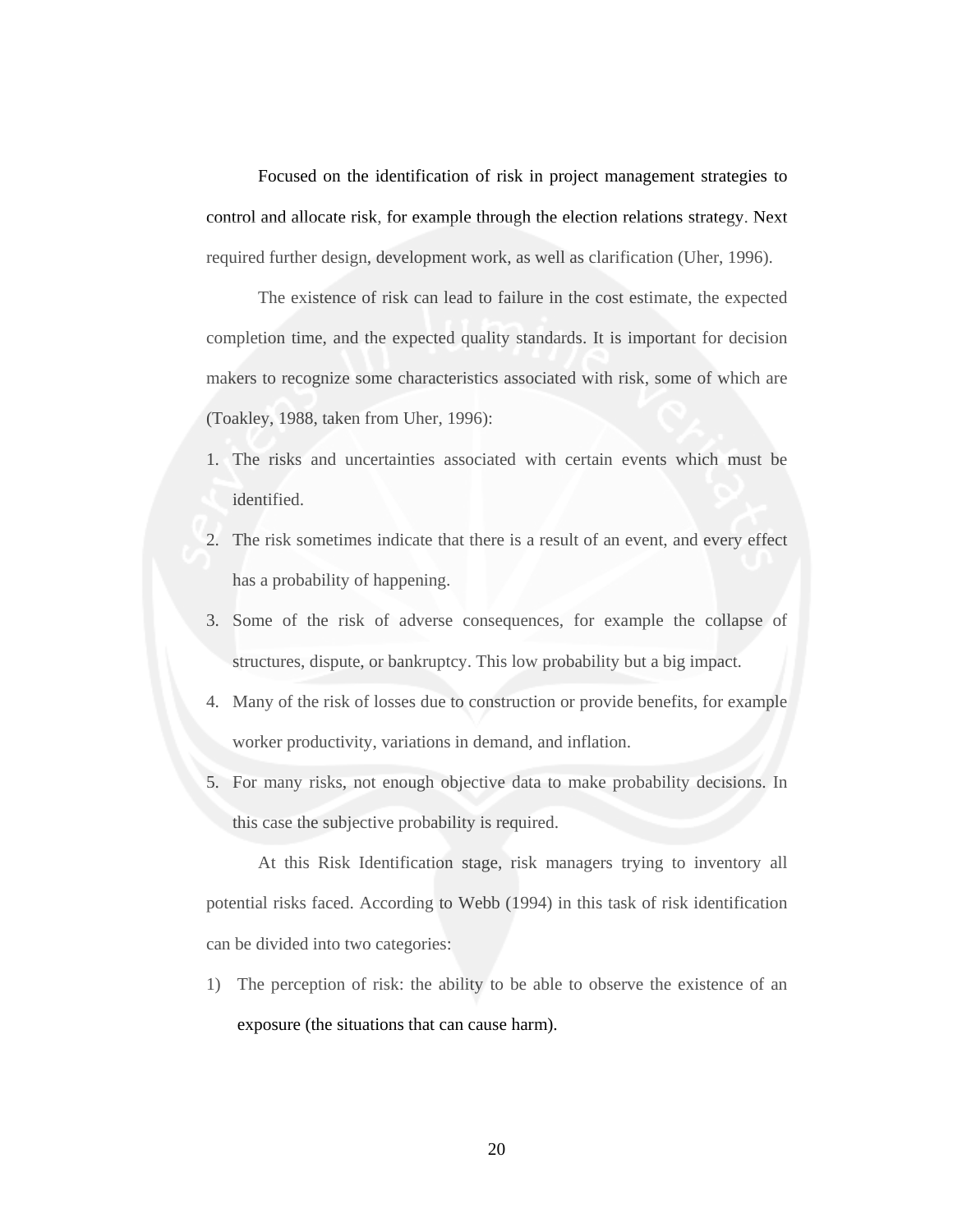- 2) The process of identification itself. The devices that can be used in the process of identifying risk include:
	- a) Organisational Charts. From this organizational chart, someone can see a company's organizational structure and relationships that exist between divisions, allowing us to see / detect weaknesses or problems that may arise in every part of the existing.
	- b) Flow Charts. Flow charts are useful for risk managers where someone can see the flow of material distribution or manufacturing systems in the production process, allowing us to identify the possibilities that may arise in the process.
	- c) Check List. A number of questions about each item on the Perils or Hazards that may arise within the company concerned.

In practice, risk identification can be done with several techniques, among others (Siahaan, 2007): a. Brainstorming, b. Questionnaire, c. Industry benchmarking, d. Scenario analysis, e. Risk assessment workshops, f. Incident investigation, g. Auditing, h. Inspection, i. Checklist, j. HAZOP (Hazard and operability Studies), and so forth.

 Project management in general and in particular the risk management requires a strong sense of history. The use of history can become strengths and weaknesses in this approach. The ability to use intuition to identify and respond to potential risks is an advantage, whereas the fundamental limitation is where every expert believes in personal experience to obtain a list or guide (Uher, 1996).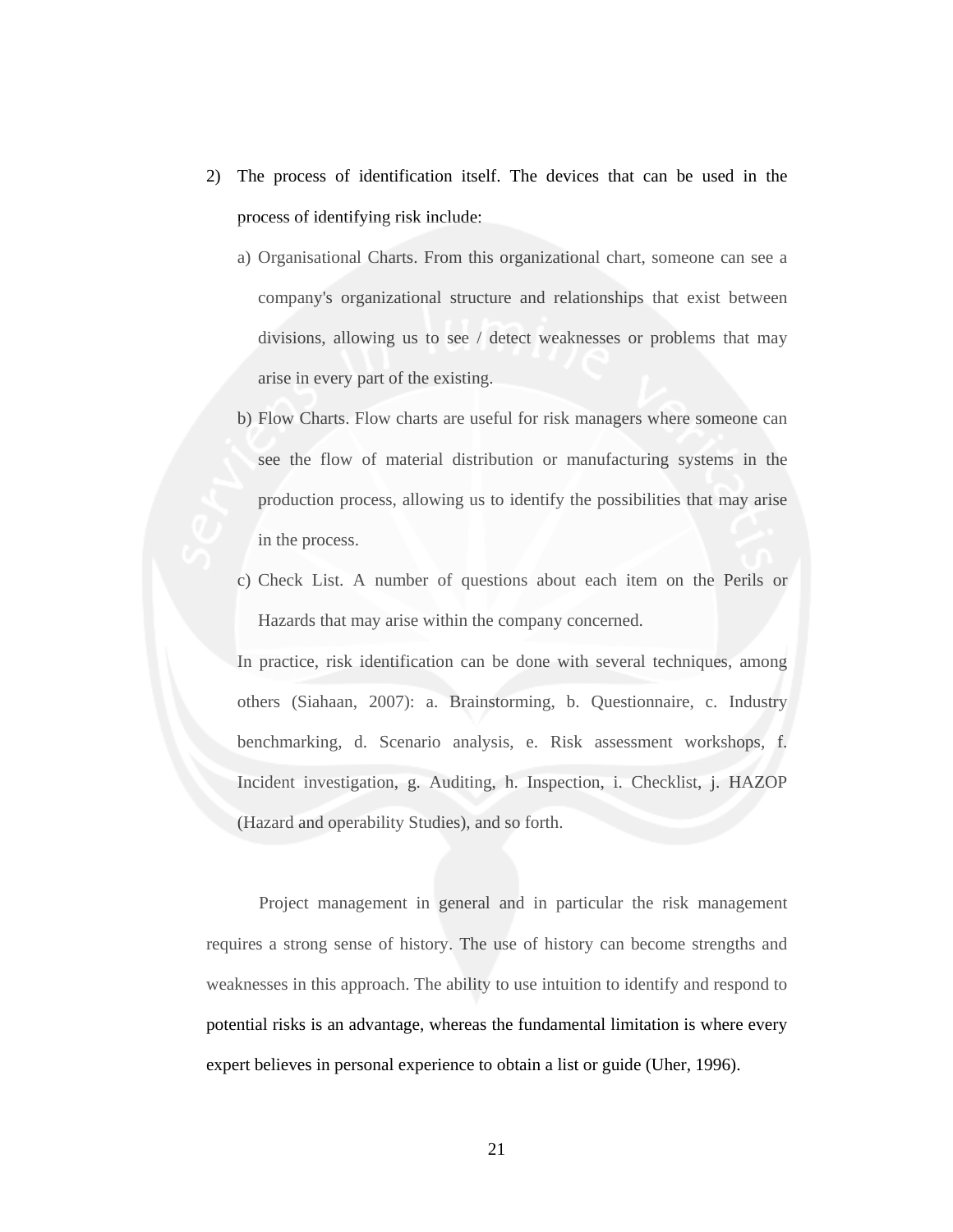Probably only the greatest dangers in the use of the data history to identify risks that will come is the occurrence of new never experienced before. The events of the unknown will be more dangerous than any event that has been well documented or have been resolved (Ashley, 1989, retrieved from Uher, 1996).

Ashley (1989) argues that the use of history in the identification of risks to the general form shown in the 2 approaches, namely bottom-up approach and topdown.

#### **2.4.1. Bottom-up Approach**

Companies are complex of its operations, diversified and dynamic, it requires a more systematic method to explore all aspects. The recommended methods are; Questionnaire risk analysis (risk analysis questionnaire), the method of financial statement (financial statement method), methods of map-flow (flowchart), direct inspection on an object, a planned interaction with the parts of the company, statistical records of past losses, and environmental analysis (Dorffman, 2000).

Risk identification bottom-up work with the pieces and try to connect in a sense, a logical way. Examples of this approach is as follows (Uher, 1996).

### **2.4.1.1. Financial Statement Method**

Risk identification method is based on the grounds that the statement of financial calculations give a warning there are a lot of economic loss. Analysis of the statement will show the degree of economic loss that affects the asset. The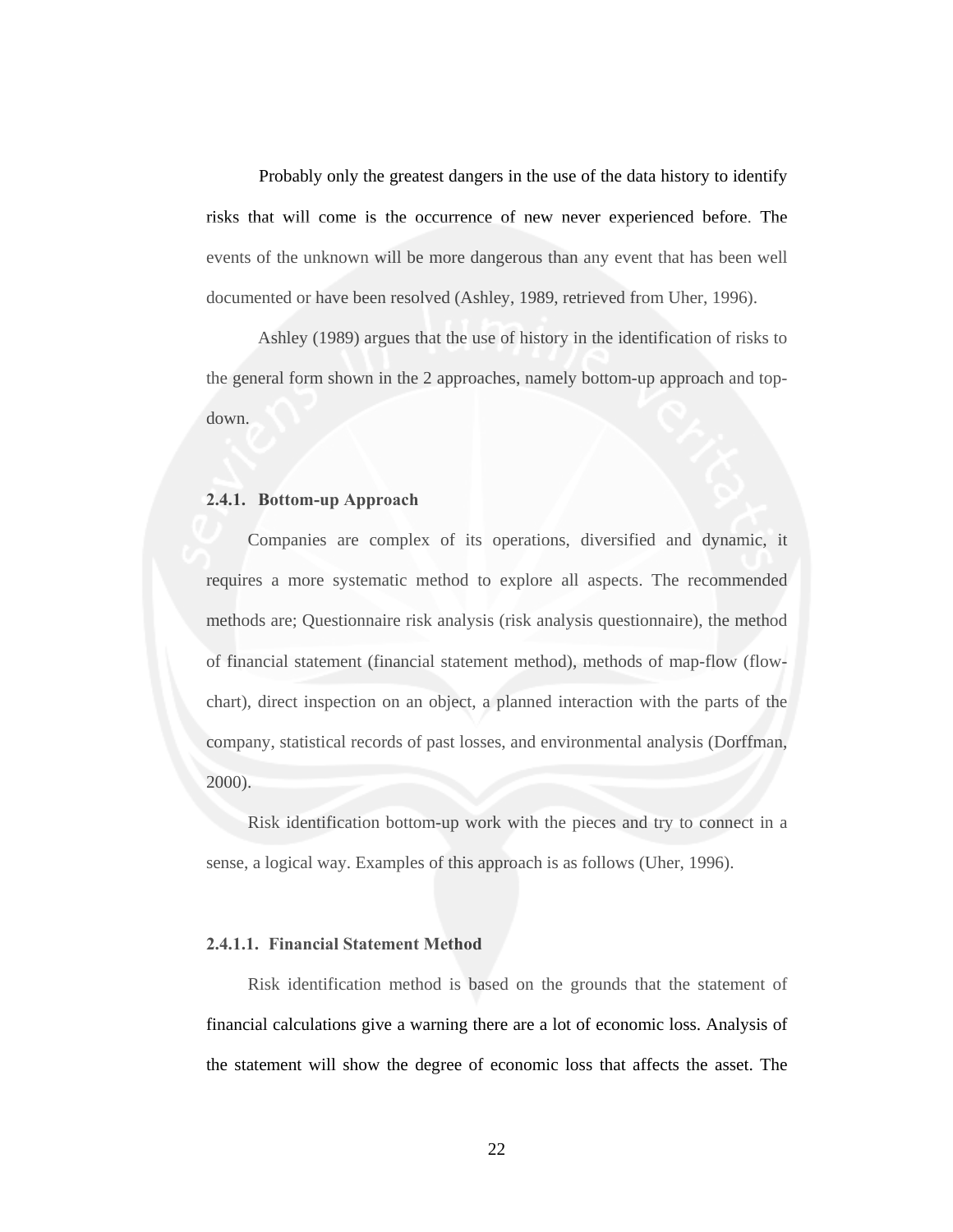weakness of this method is only help a little in identifying the risks associated with construction (Criddle, 1998).

By analyzing the balance sheet, income statement and other records that endorse them, risk managers can identify all the risks pleased with the assets, debts, and company personnel. By combining these financial statements with financial forecast and budget, then the manager will be able to find the risk to be faced, because ultimately the business transaction involves both money and property.

## **2.4.1.2. Flow Chart**

This approach is making flow charts of the actual production process which includes materials, other resources and the end product. With due regard to other elements of the flow chart as well as considering the possibility of something that is wrong with these elements, a number of important risks could be identified. (Ingley, 1962, taken from Uher, 1996).

Method Flowchart can be used to develop the impacts on each period or stage of development. Flowchart Method is then turned into a method of network, if the analysis evaluated the impact not only the direction vertical to the horizontal direction as well. Weakness and method of flow chart or flowchart shows only the flow effects, but the kind of positive or negative impact can not be given. Besides, information about how big the impact is also not given (Kezbom, at.al., 2001)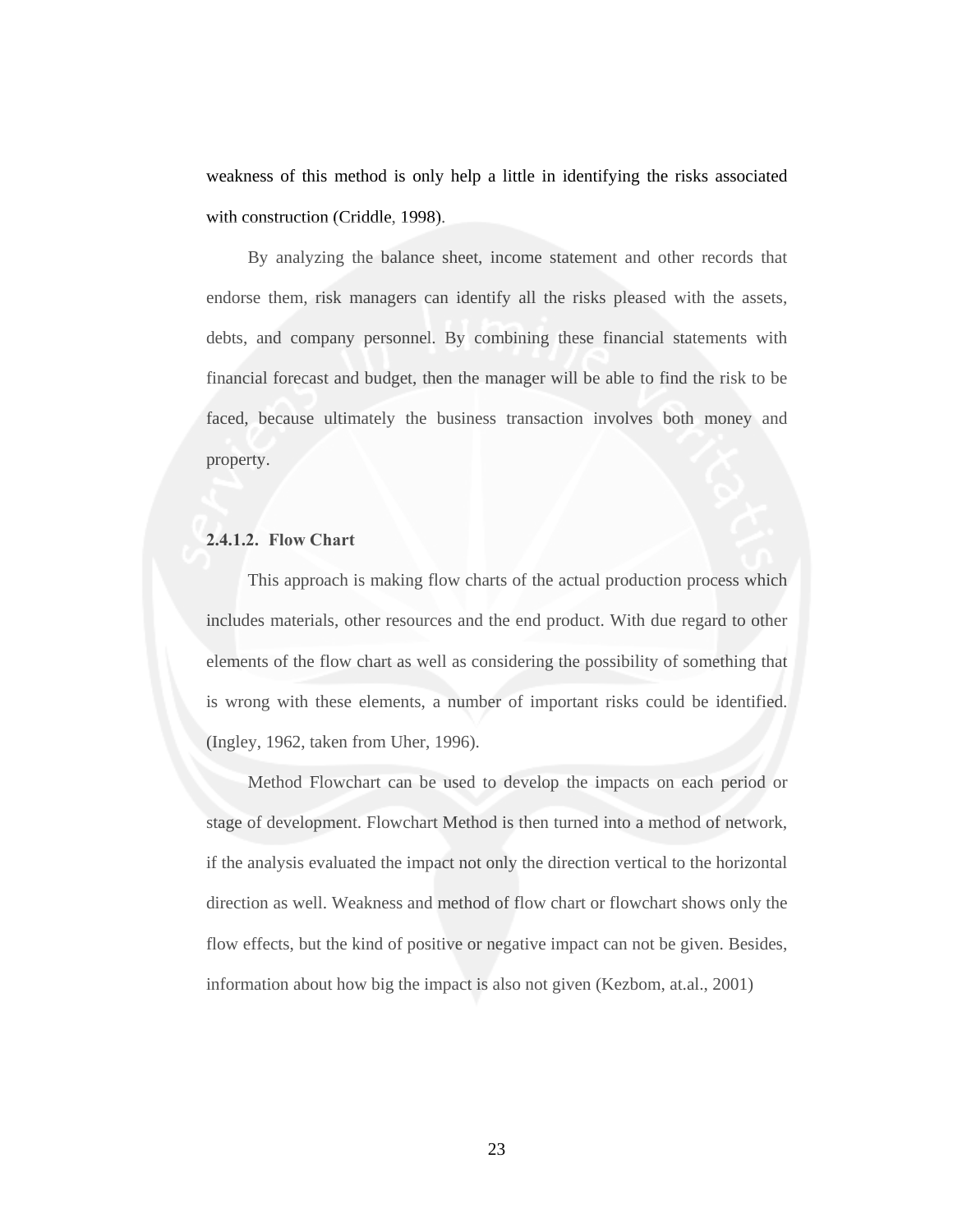#### **2.4.1.3. Questionnaire and Check-List**

This is refers to the preparation of a list of risks faced by companies in the past and use it as a checklist against which new projects to reduce potential risks. This method is a method of risk identification is more useful to the parties involved in construction with the construction company allowed to identify the risk which he disclosed in a rational way (Mason, 1973, taken from Uher, 1996).

The risks identified in the questionnaire where the risks are based on previous projects or opinions of experts. Along with the questionnaire prepared a check-list of the risks that might be as supportive to ensure there is no risk of missing. The combination of questionnaire and a check-list is a good approach in which risks can be identified either from the past and the future (Bajaj et al., 1997).

## **2.4.1.4. Scenario Building**

This method is by taking previous experience, what happened, how likely that will come. Various alternative measures studied and considering comprehensively with smallest risk, from various aspects before the best decision is taken for all parties (Al Bahar and Crandal, 1990).

Scenario starts from relying on historical data to help identify risks. Two things are developed in general:

- 1. Scenario where all that happened as expected.
- 2. Where everything is wrong.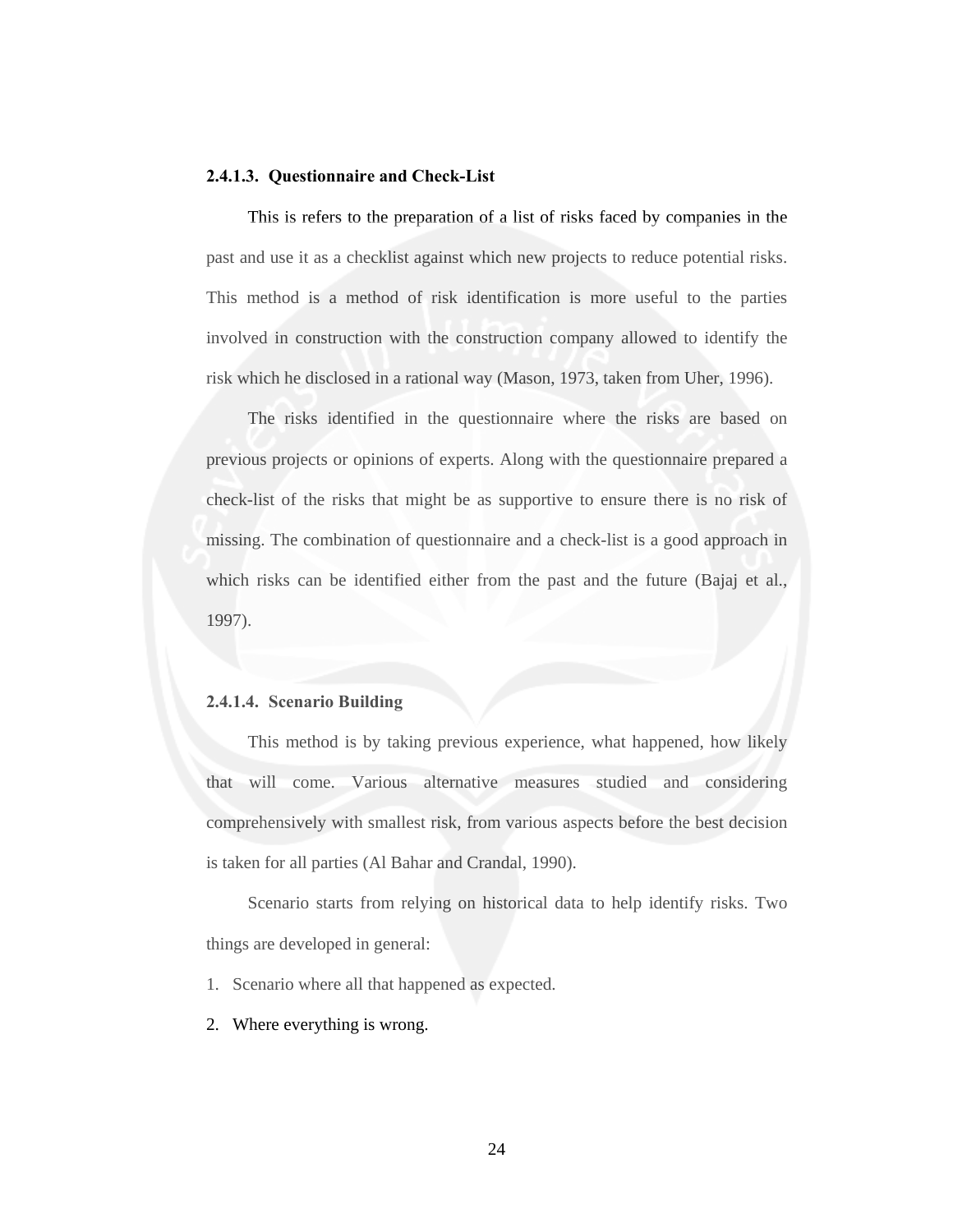The purpose of this approach is to provide ideas in a structured way about them and negative factors that may affect the project (Uher, 1996).

#### **2.4.1.5. Influence Diagram**

Use of influence diagrams can sometimes affect the scenario creation process. By providing income to all possible risks, both positive and negative, the diagram provides a broader view for projects that will come (Ashley, 1989, taken from Uher, 1996).

In the influence diagram, nodal events that have described the major risks in the production process and the line meggambarkan causal relationship between these events. Influence diagram is an effective tool to illustrate graphically the risks, decisions, and all the reciprocal relationship that is important. In addition, the influence diagram is also a tool that illustrates clearly the dependence of probability inherent in the basic probability model (Ashley et al., 1988, taken from Uher, 1996).

## **2.4.2. Top-down approach**

Top-down approach to identify different categories of projects from the examination lists factors that may be important in drawing conclusions at the time will come. Examples of this approach is as follows (Uher, 1996):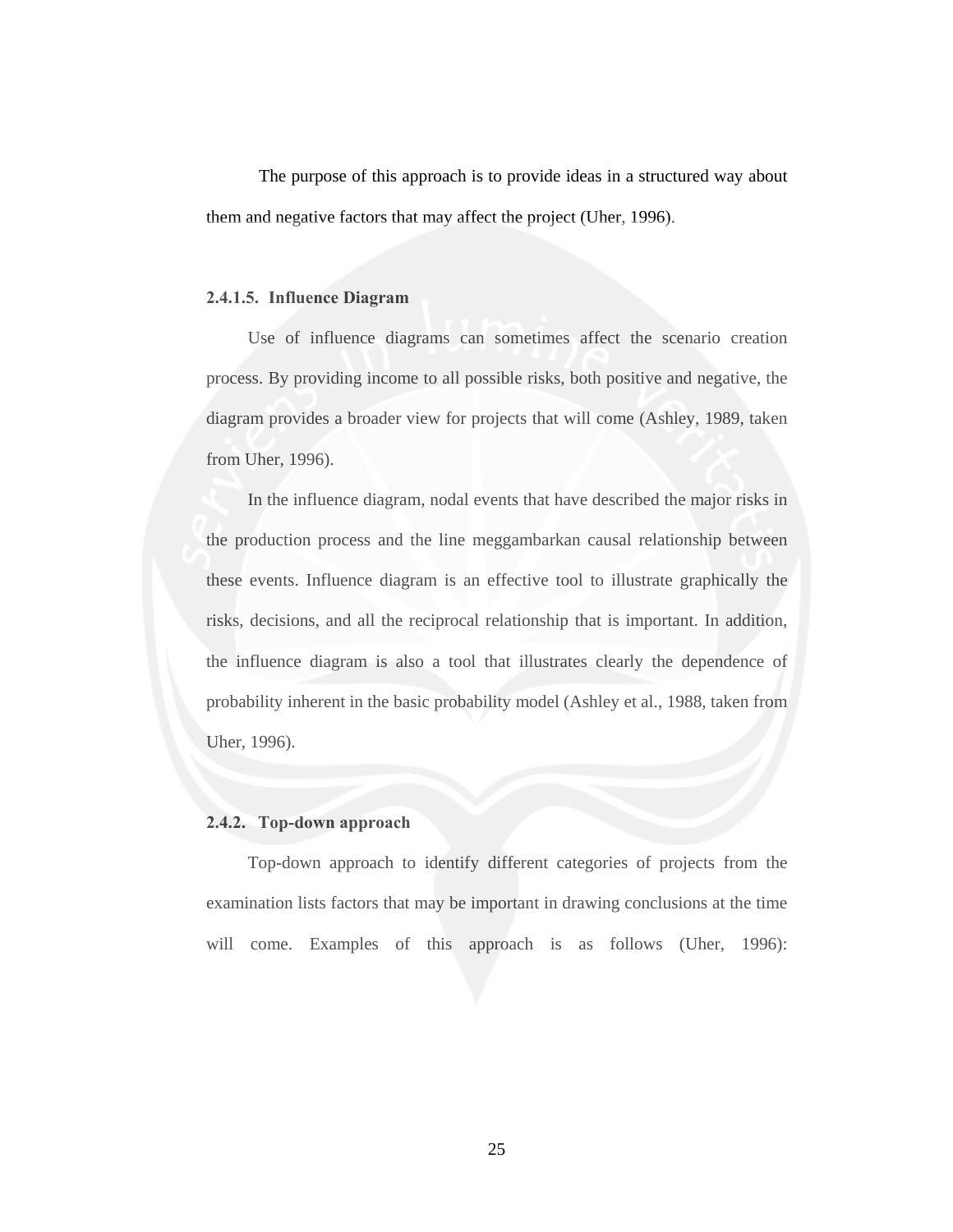#### **2.4.2.1. Case-Based Approach**

This approach provides a method of identification by seeking information from previous projects similar to the reference made in the identification of risk. This approach is presented as a good basic training for new managers.

#### **2.4.2.2. Aggregate approach or Bottom-Line**

This approach is a technique commonly used in the identification of risk on construction projects. In construction projects, usually given in addition to the contingency percentage is inutisi based on previous project experience. The good news is kesederhanaanya, while the weakness is less able to explain in various ways which are used as the basis for developing risk management response to anticipated problems.

## **2.5. Data Collection**

Identification of risk variables is often difficult to accurately described which may be part of an impact on a project. Will become even harder when determining the quantity of the influence of the risks that have been identified. To analyze the influence of these risks in a project, each variable is projected as a risk to the probability distribution (Uher, 1996).

Data to analyze the risks can be collected objectively by collecting back the data obtained from randomized experiments or subjectively derived from the knowledge possessed today. Betts (1987 and 1991), Ivkovic (1991), and Townley (1991) agreed that the objective data obtained from the documentation is preferred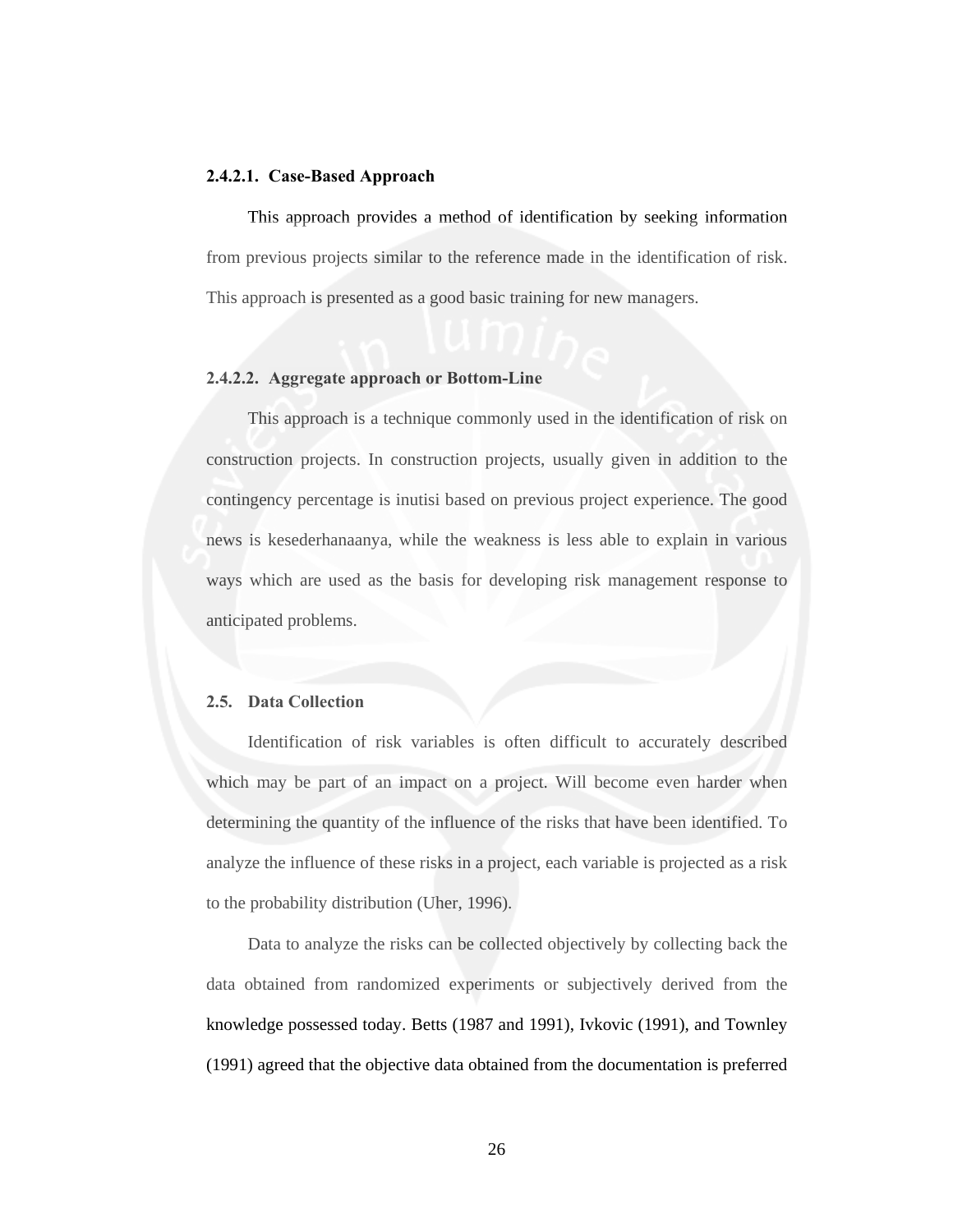because it can be felt for consistency and accuracy in the standard probability distribution. Standard distribution is the source of all credible data used in risk analysis (Uher, 1996).

When the data documentation are not available, data must be collected subjectively. Subjectivity of the probability of the data will be prepared by decision makers to base decisions there, implying the ability and experience possessed by the decision maker. The determination of subjective probability is a measure of trust level of uncertainty associated with the actual conditions. The fact that different manufacturers produce kaputusan different possibilities, does not affect the validity of a method, only shows that the risks accepted differently by different people and the resulting probability will indicate their assessment of these risks and their experiences (Uher, 1996) .

## **2.6. Risk Analysis**

The purpose of risk analysis is to describe the effects of the major risks identified from a project. This can be done subjectively or objectively depending on the type of a problem and the availability of objective data. First decision maker must decide which risk analysis techniques to be used. The risks can be described in simple form, does not depend on other things and there is no experiment that can be made to determine the quantity of the probabilities of these influences. The selection of these techniques are generally determined by experience, ability and the computer software (Uher, 1996).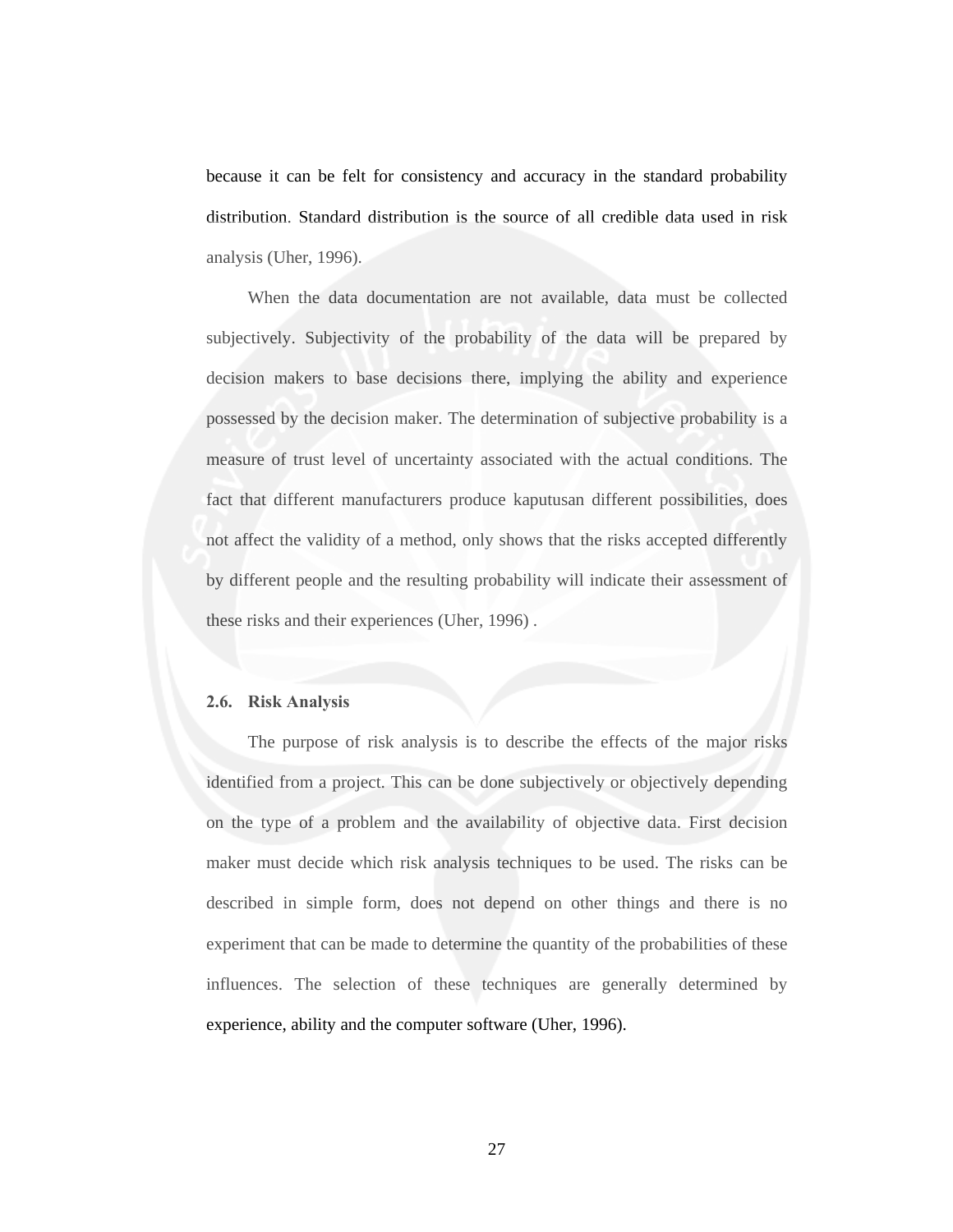It is the process of digging the information / description is more in the risk have been identified, which consists of:

- a. the quantification of risk in the probability and consequences of the aspects of cost, time, and technical project
- b. the underlying risk
- c. the relationship between risk
- d. time when risk occur
- e. sensitivity to time (Webb, 1994)

Regardless of which technique is used, the next step required is a decision made by the impact of each risk, and in certain cases, the probability of each risk and the possibilities as a result of a risk. Quantitative methods can be used as tools to assist decision makers but are not suitable to provide a professional decision (Uher, 1996).

#### **2.6.1. Qualitative risk analysis**

A qualitative risk analysis is based on a scenario analysis. The purpose of qualitative risk analysis is to determine the source of risk, and initially identified the level of risk to give the impression of a comprehensive systematic risk (Yasin, 2006).

In a qualitative risk analysis, subjectivity is preferred to show the range of uncertainty. Techniques in qualitative risk analysis is as follows (Uher, 1996).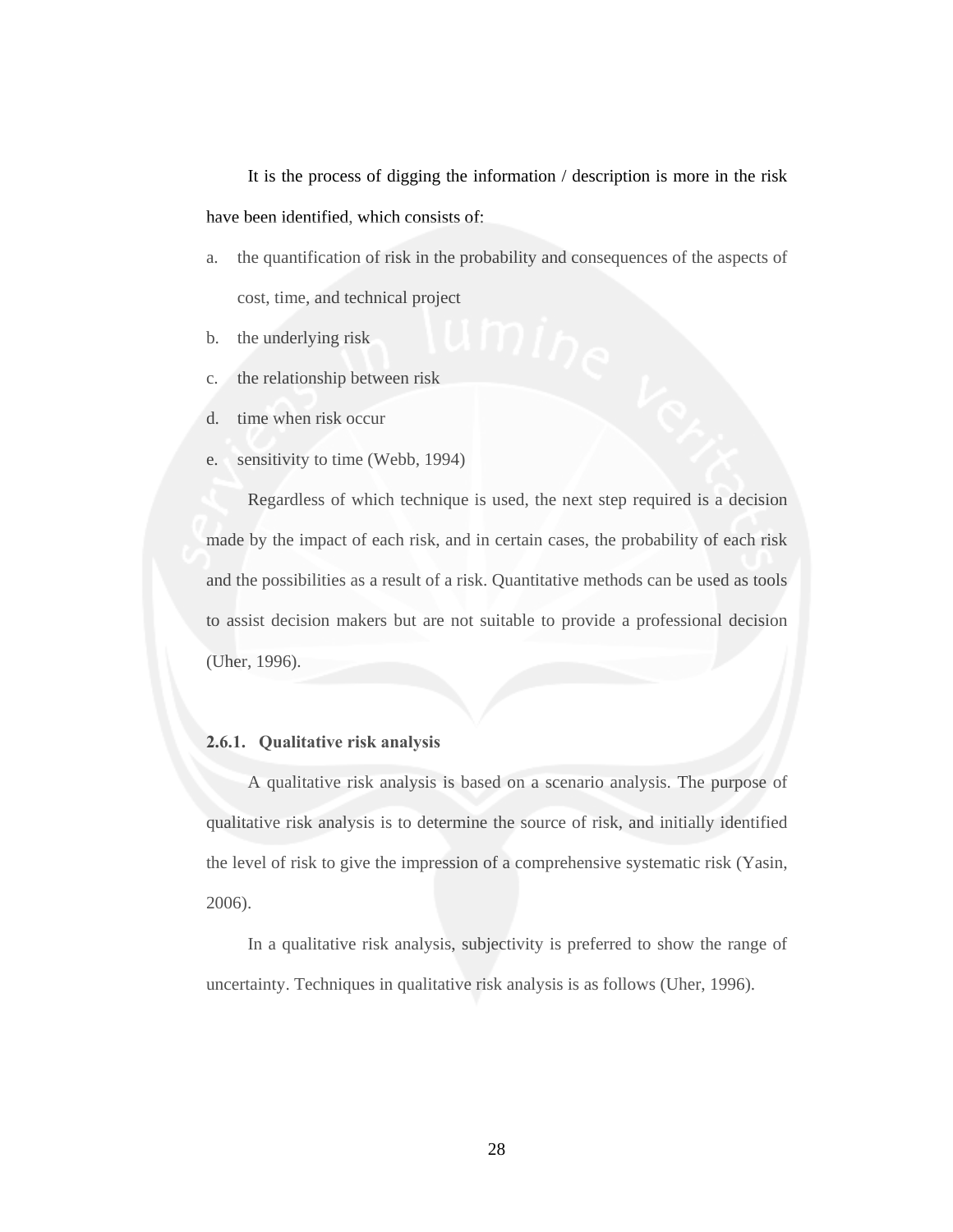#### **2.6.1.1. Hazard Control Methods Study**

This method is based on risk assessment techniques which includes the identification, analysis and response to risks that affect the production, safety, health, and environment. This method is directly related to the following matters:

- 1. Looking back to safety, health and environment-related projects.
- 2. Identify and document the events of potential risk, causes and consequences, and safeguards to prevent the occurrence.
- 3. Check that the building plans in accordance with design expectations.
- 4. Assessing personal safety, health, labor and environmental safety and corporate policies to meet legislative standards (Walters, 1995, taken from Uher, 1996).

#### **2.6.1.2. Hazard and Operability Study – HAZOP**

This technique is seen to systematically design and operation to identify the risks that potential to the community, property, and environment. This technique can also be used to identify operational issues that can affect the efficiency and production. This technique is usually held as a brainstorming training of multidisciplinary teams of relevant experts (Neowhouse, 1993). HAZOP is a technique that is very structured and requires more skilled, time and preparation (Uher, 1996).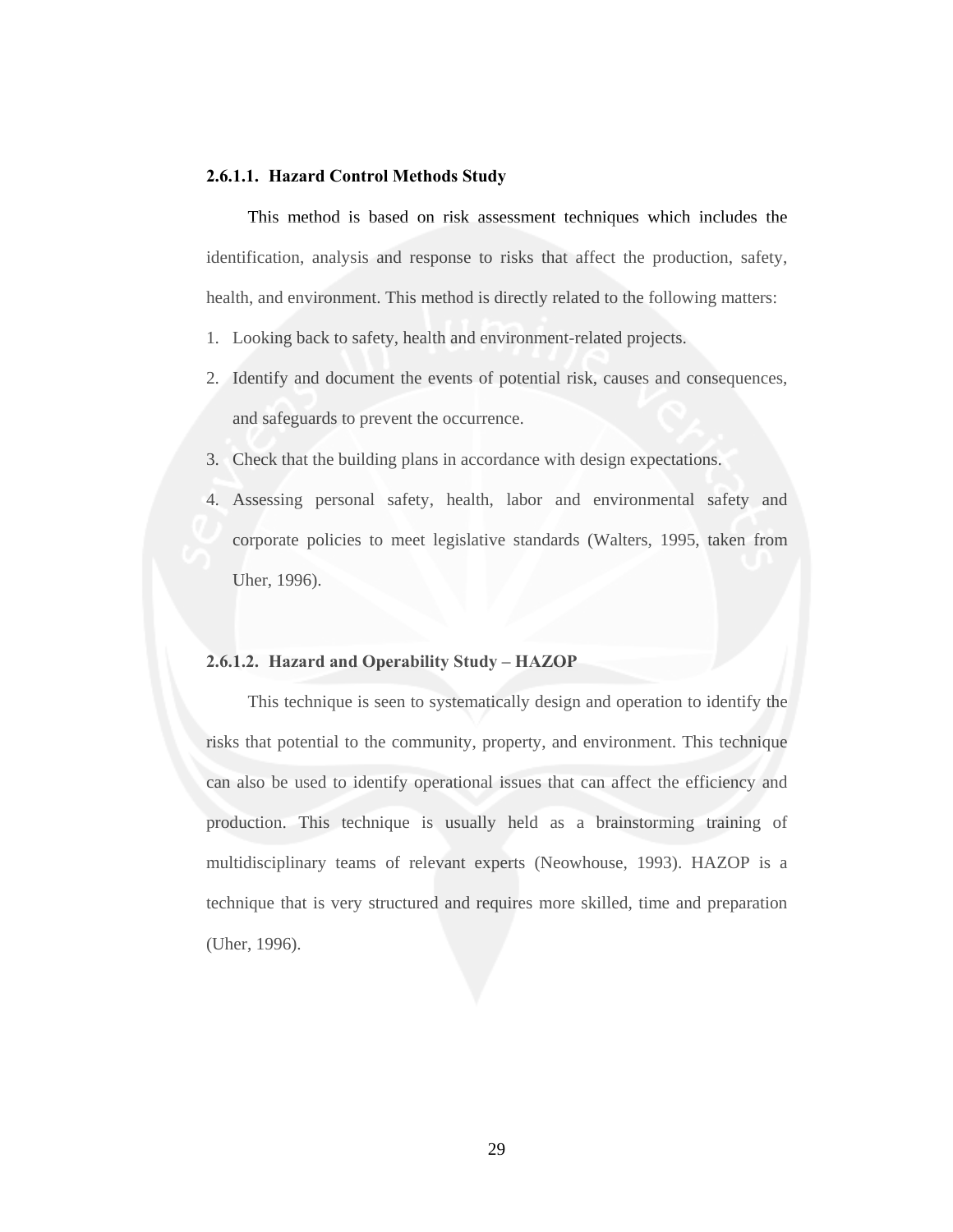#### **2.6.1.3. Engineering Management Confidence**

This technique was developed by Jaafari (1990). Engineering Management Confidence is the probability evaluation of a project which failed to reach its objective because of the effects of combinations of risk in the project. The addition allows managers to objectively examine, in an interactive basis, whether the project succeeds or fails according to the estimate that the strategy formulated with the right will minimize the effects of acceptable risk and reduce the probability of failure. Can be assumed that the combined effect of the risks that there could be evaluated subjectively. This subjective assessment should be included in a calculation where the weight of each risk has a value that affects the project in the works. Weights and values developed by managers for each risk, taken into the calculation both of which have the facts of the problems and perceptions of their own managers to the existence and weight of existing risks (Uher, 1996).

## **2.6.2. Quantitative risk analysis**

According to Suharto (1997), quantitative risk analysis based on the logic of qualitative analysis, given the risks from various sources of quantitative indicators of risk and probability, and then through a particular method of synthesis, quantitative values of risk by the system. This is based on qualitative risk analysis based on mathematical processes. Now develop a more advanced method has PRA (probabilistic risk assessment), DPRA (the possibility of dynamic risk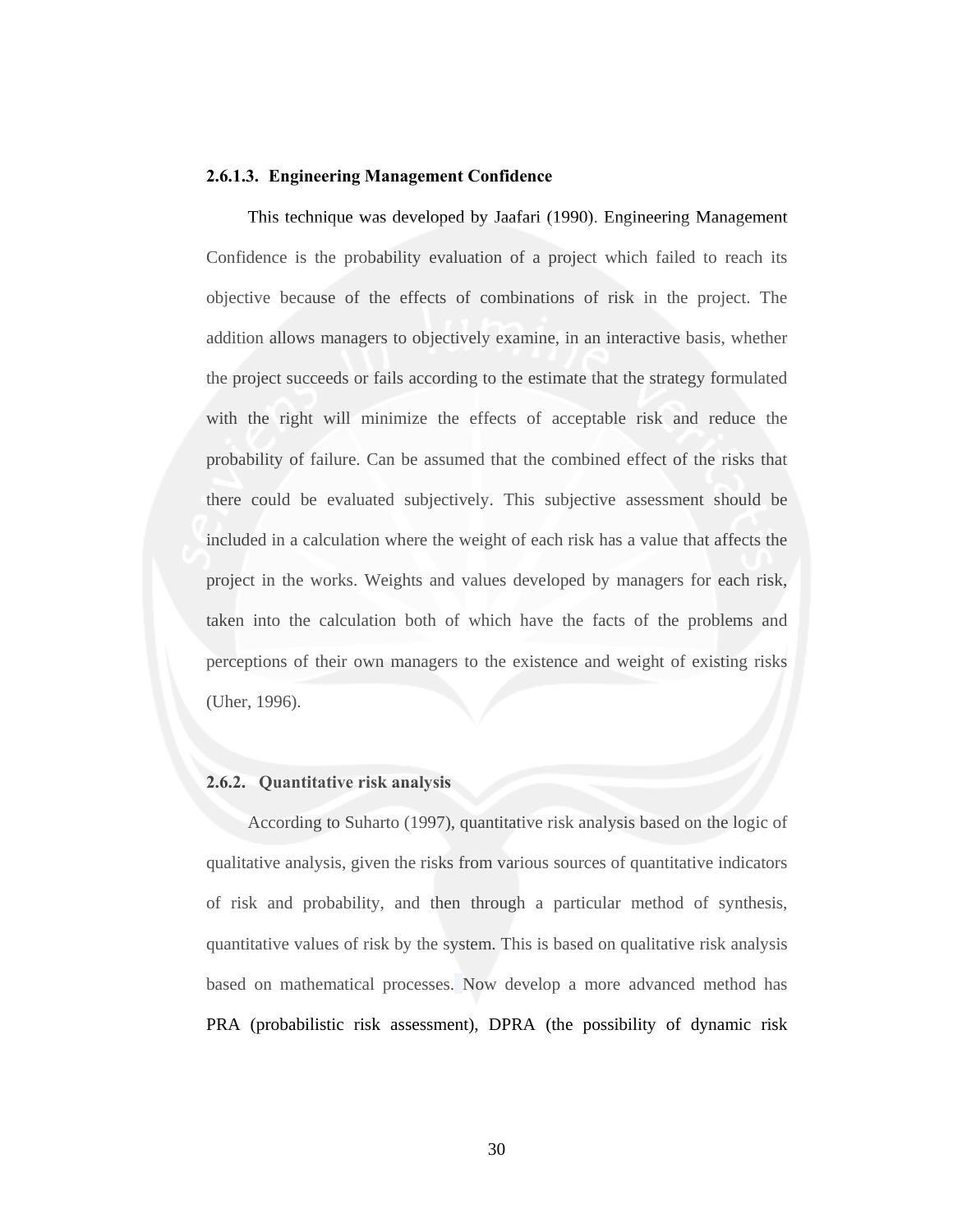assessment) and the Common Simulation Software Vert (risk assessment techniques) and so forth.

PRA and DPRA is based on quantitative analysis of the FTA, reliability and operating systems are widely used in the field of risk analysis. Slightly modified, we can be applied to project risk analysis field. The analysis steps are as follows:

- 1. Identify the difficulties of the process of regional development projects, identify sources of risk
- 2. Examine various sources of risk developed in the project status, and logical relationships to each other, given the risk-source project
- 3. Identify the consequences of the size of the source of risk, and risk probability
- 4. Sources of risk through a combination of logic and mathematical methods, and finally get a measure of systematic risk

When evaluated with DPRA, time yet to consider the relationship between them.

Another method widely used risk assessment Vert. Vert is abroad in the early eighties the development of general simulation software, developed during the project development network, an abstract complex logic for time, cost and performance of triple changes. Network model for decision-making, coordination of processing time, cost, performance and other key parameters of risk, effectively solve multi-objective optimization problem, with great practical value.

Another method widely used risk assessment is Vert. Vert is abroad in the early eighties the development of general simulation software, developed during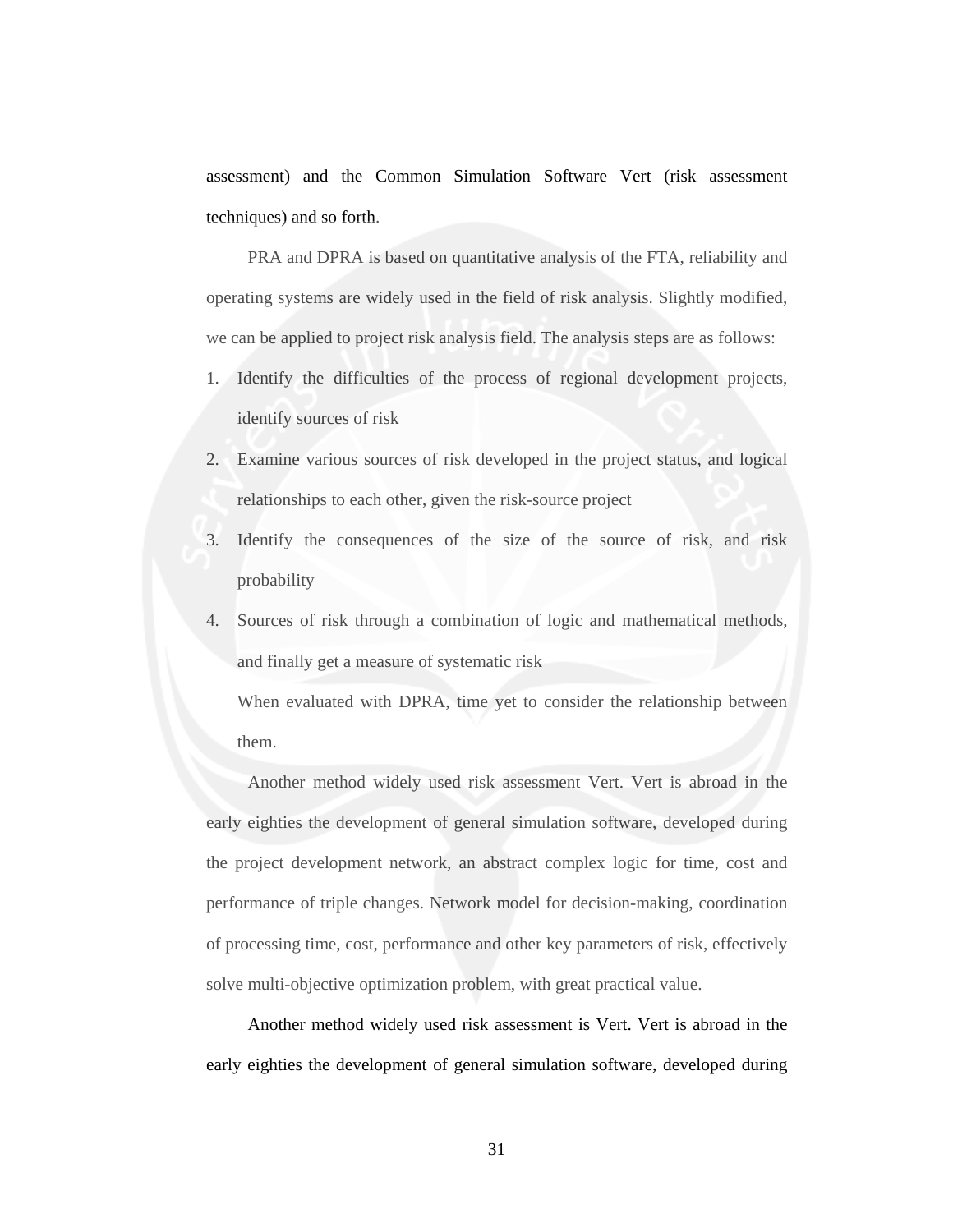the project development network, an abstract complex logic for time, cost and performance of triple changes. Network model for decision-making, coordination of processing time, cost, performance and other key parameters of risk, effectively solve multi-objective optimization problem, with great practical value. The principle is to enrich the nodes through the logic function to control the flow of time, cost and performance of current activities as appropriate. Each run of simulation, through Monte Carlo simulations, these parameters the flow of probability in networks with different parts of the random flow, through different activities have different changes, and finally to the state final.

This technique is applied to the data includes the projected uncertainty as a range of values that may be. This can be obtained by finding the probability distribution of the actual measurements (eg cost estimation, IRR, net present value) for calculation of various degrees of risk that affect the variables are included. Use of this technique usually depends on the types of problems, knowledge and experience and computer devices. The techniques in quantitative risk analysis is as follows (Uher, 1996).

### **2.6.2.1. Monte Carlo Simulation**

Monte Carlo technique is used where the probability distribution model was applied to determine the simulation of the risks that are relevant in the form of numbers randomly compared with the results of the original data of at least a hundred data. The process of probability by using Monte Carlo analysis is as follows: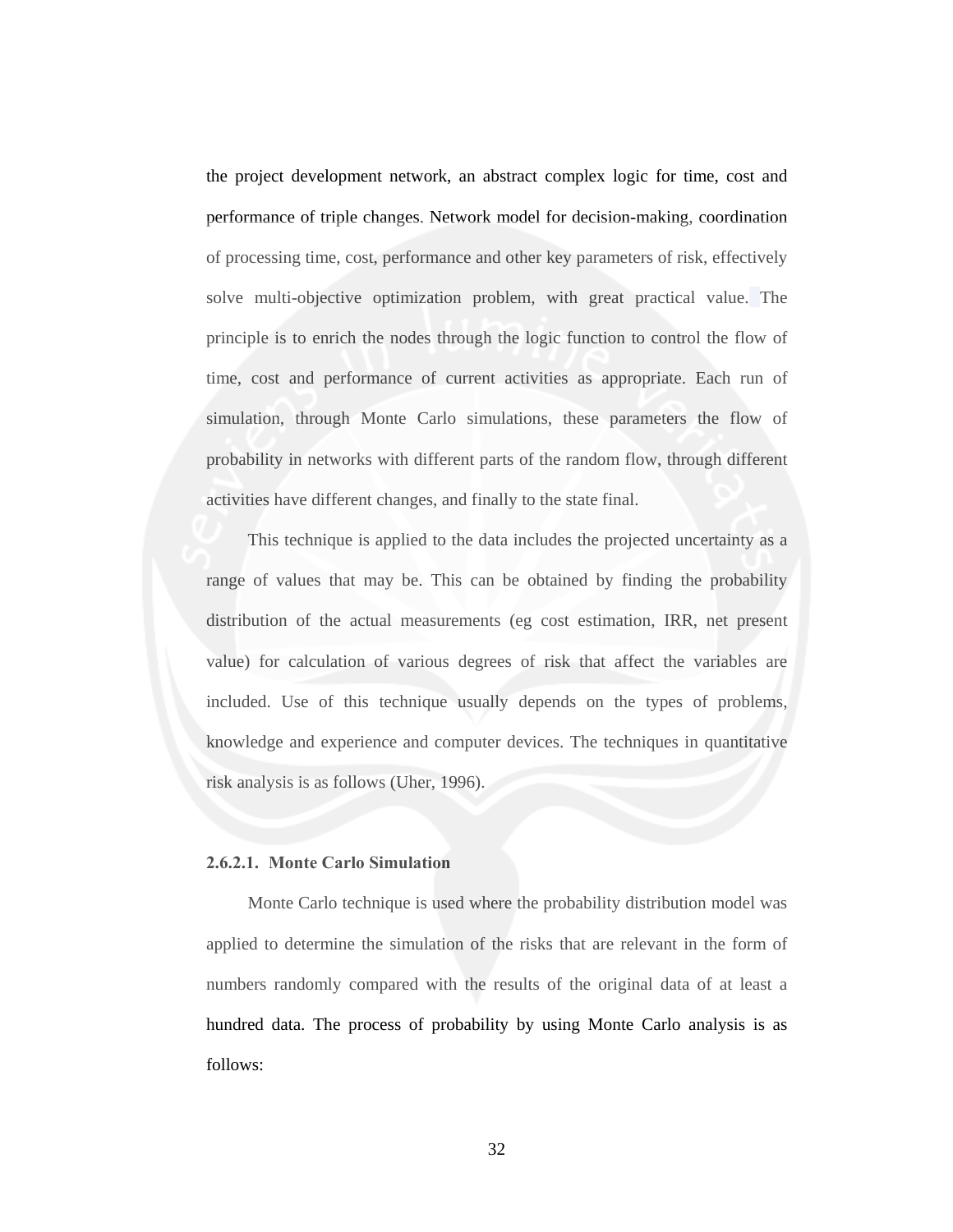- 1. Make a model of risk analysis.
- 2. Obtain data and provide an appropriate probability distribution untukmengidentifikasi risk.
- 3. Choosing a random value of the probability distribution.
- 4. Calculating the results obtained from a combination of random values.
- 5. Repeat the last two steps with a larger number to obtain the probability distribution.
- 6. Entering a value in the form of a function of frequency and the cumulative function (Uher, 1996).

#### **2.6.2.2. Decision Tree Analysis.**

Decision Tree is a geometric method that shows the structure of the settlement issue. This structure is made of a set of points and branches, which each represent an alternative branch action or decision (Uher, 1996).

### **2.6.2.3. Utility theory**

Decision theory which includes Expected Monetary Values (EMV) with different decision options. Decision-makers usually choose a decision that has a high EMV value. But if there is a risk in it, decision makers prefer to choose an alternative that has a low value EMV (Uher, 1996).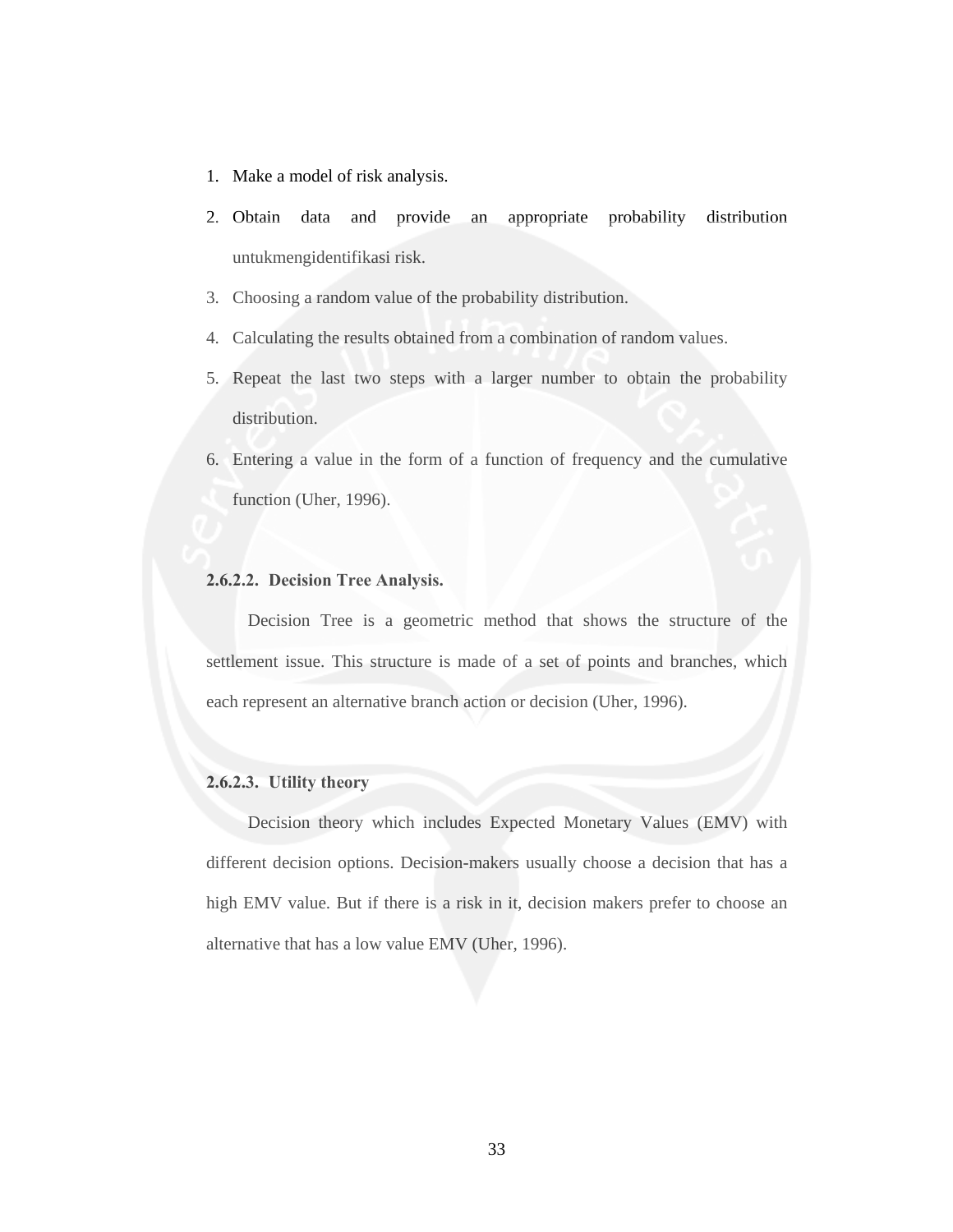#### **2.7. Response to Risk**

Response to risk is the last element in the risk management approach of an action or series that is part of the decision makers to respond to existing risks. Two general types of response, namely: 1. Transfer of risk, and 2. Control risk (Uher, 1996).

## **2.7.1. Transfer risk**

Relative to control project risk and project risk retention, risk transfer is more effective project risk management tool. For example, to transfer them to the risk of a merger transaction in a professional insurance company or other business institutions of capital, which is consistent and fair rules of market economy, the transfer means. According to former Minister of Construction and Industry and Commerce Administration jointly formulated and formalized (Model Contract for construction), the project owner in consultation with project contractors to insurance co. Today, because of the number of items involved in the actual insurance is less than three large premiums charged by insurance companies is still relatively expensive, and insurance provisions of this contract is clearly not conducive to the project. Increased from year to year as the insured project, while more and more clear that competitive insurance companies, premiums and services will benefit from the project side of the transformation of the transfer of project risk strategy will become more and more perfect and mature (Yasin, 2006).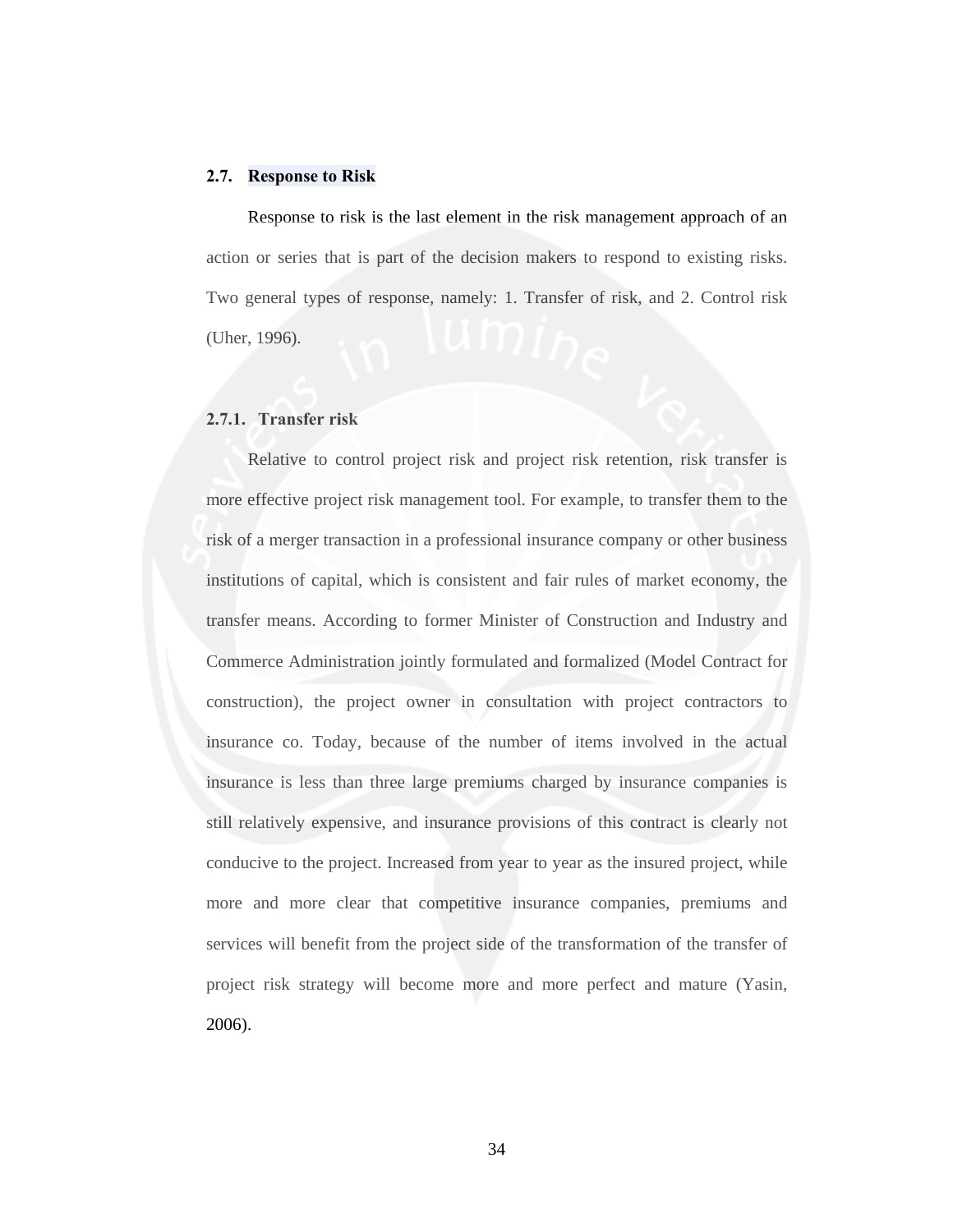Transfer of risk is a form of risk management in the form of transfer of the burden of risk from one party to another party. This may be overcome by contractual means by the terms of the contract or by insurance. Transfer of risk in construction projects and contracts usually occurs from:

- 1. Client to the contractor or designer
- 2. Contractors to subcontractors
- 3. Clients, contractors, subcontractors, or designer to the insurance (Uher, 1996).

## **2.7.1.1. Contractual transfer**

This transfer is usually governed by the strength of the individual contract. A client can switch if necessary burden substantial risk to a contractor, and when the contractor has overcome the major contracts, can transfer risk to subcontractors (Uher, 1996).

The parties who accept the transfer of risk is usually respond by entering these risks in a cost estimate with certain ways. Problem for clients is that clients do not know how much that describes the delivery of risk transfer value of that risk by contractors and subcontractors. The greater the intensity level of a risk, the greater the risk that the economic value of the contracts. When determining the economic value of risk is too high, clients will spend a lot of money for the project, and if too low then the contractor or subcontractor will lose money so it can trigger a contract claim, a low-quality work even bankruptcy (Uher, 1996).

The core of the transfer response is that if a risk occurs specifically should be divided between each party to the contract as a reference of each party's ability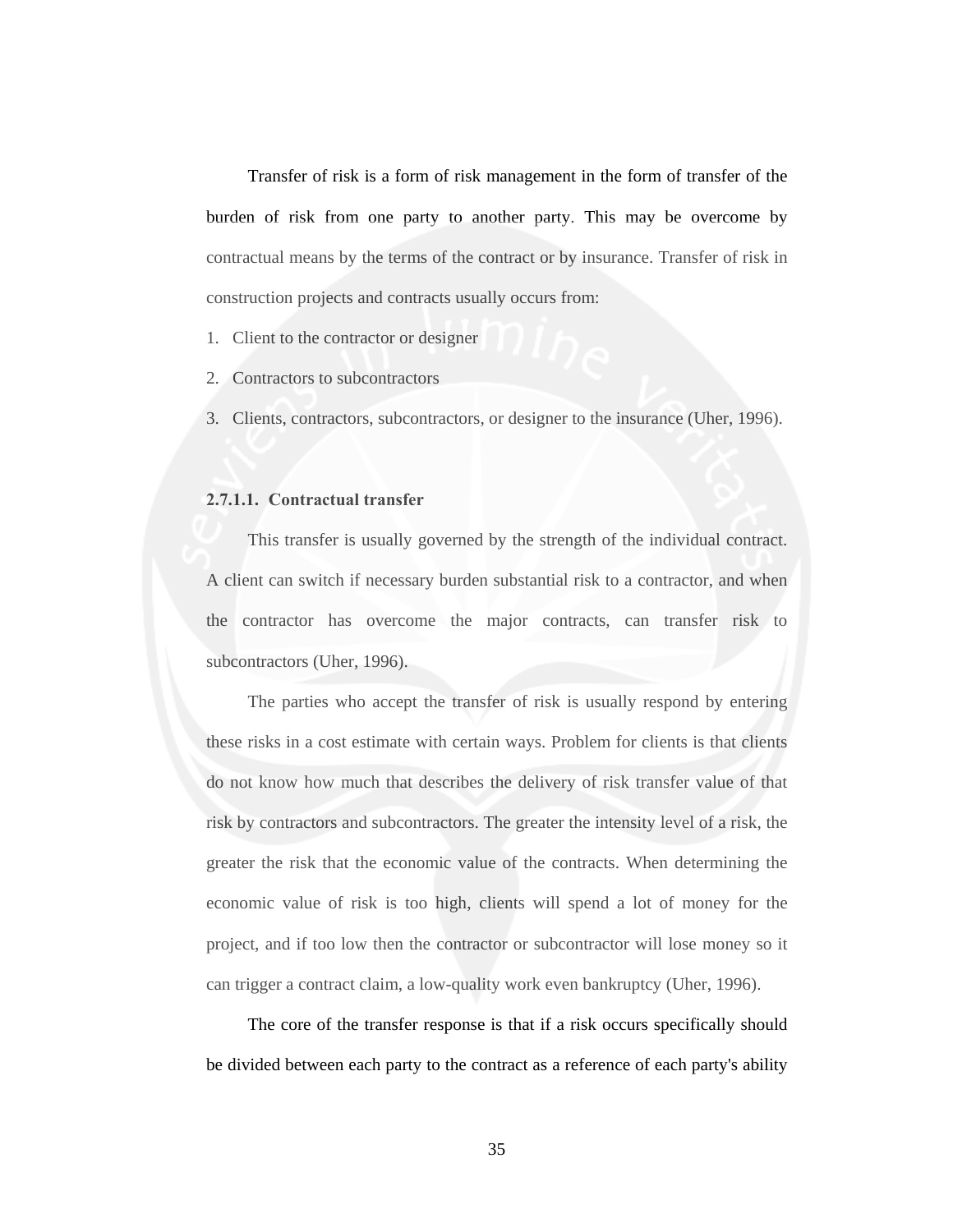to control and reception capacity of each party against the risk-rumor. Abrahamson (1973) formulated the principles of risk allocation in construction contracts. These principles are accepted as an appropriate approach to the allocation of risk (Porter, 1981; Ashley, in 1977; Barnes, 1983; NPWC / NBCC, 1990). Allocation of risk include:

- 1. Risk in the control of each party.
- 2. Each party may transfer risk, for example through insurance.
- 3. The economic benefits of controlling risk lies on each side of the problem.
- 4. Can improve efficiency, incentives, and innovation.
- 5. May be impractical to transfer the risk to another party (Uher, 1996).

 Davenport (1991) Abrahamson rejected the theory because not all risks can be laid out clearly and the principles of economic theory can not be accepted in general contract law so that practical applications can not be implemented. Davenport argues that the risk and uncertainty is a fact of which the client and the contractor, or both must deal with each other. Davenport recommended alternative is to identify risks and the possible responses of each party to give agreement in the form:

- 1. Additional time
- 2. Payment of extra costs
- 3. Benefits and additional costs beyond a reasonable field
- 4. Not included in the reasons above (Uher, 1996)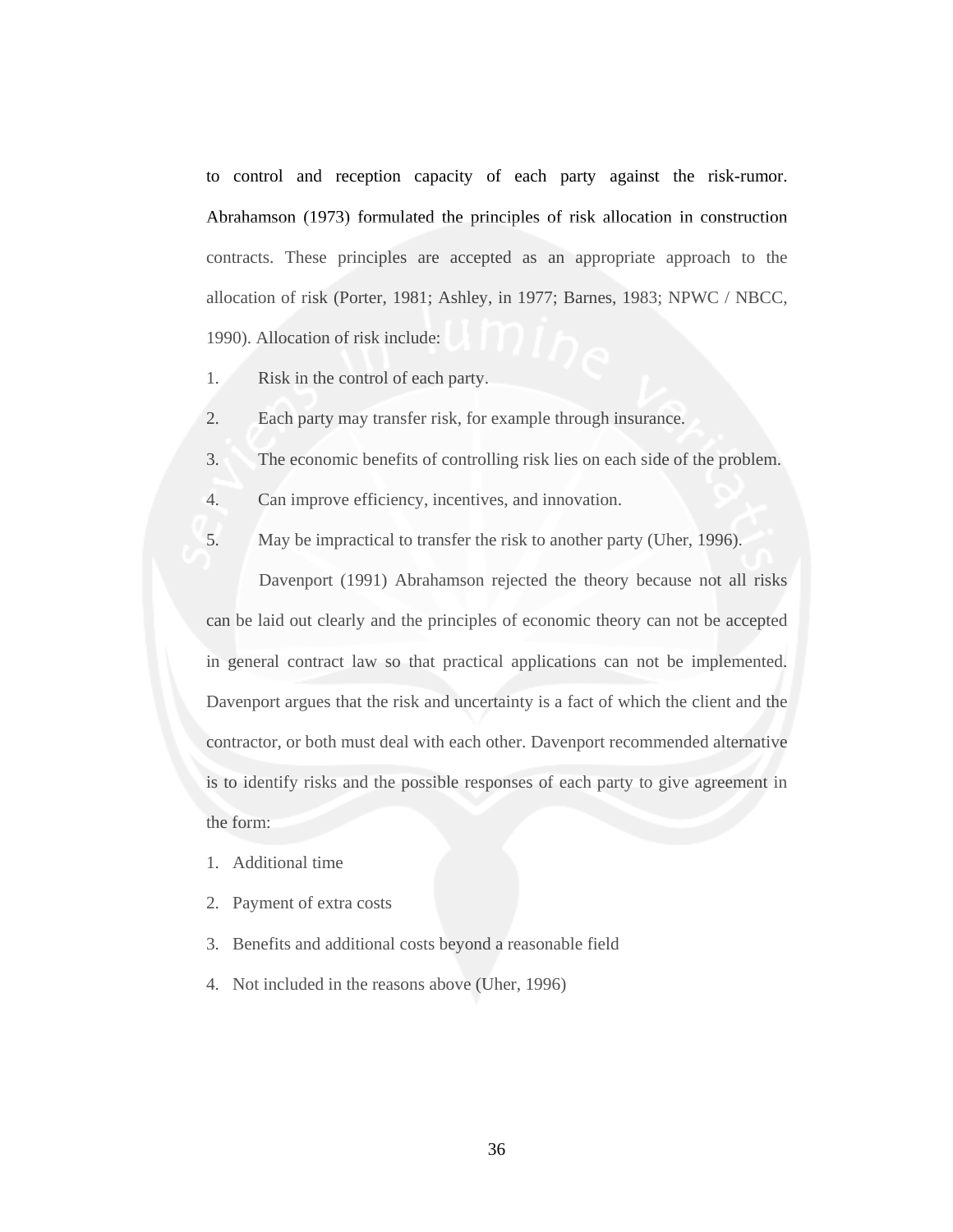#### **2.7.1.2. Insurance**

In the insurance contract, an insurance service users agree, for financial consideration, to assume the financial impact of a risk in a given time (Uher, 1996).

The purpose of insurance is to change the risk (expressed as a contingency) to be fixed costs. In this case the real cost of risk is known. However, not all risks can be insured and the insured, the premium costs taken into account. Thus, a decision maker must take into account how much the ability to pay the insurance premiums after taking it on the basis of possible risks that may affect (Uher, 1996).

According to Suharto (2001), the various risks that can be insured (insurable), among which:

- a. Direct damage to equipment and apparatus (fire, accident, damage / loss of materials, equipment, and supplies the project)
- b. Losses are not directly related to activities of a third party, (Replacement of equipment, disposal of rubble / debris removal)
- c. Legal responsibility (poor product design, design errors, responsibility for the products of the project, failure of performance of the project)
- d. Human Resources (Examples include body injuries in the workforce, not the functioning of the core workforce, the labor cost of replacing the nucleus).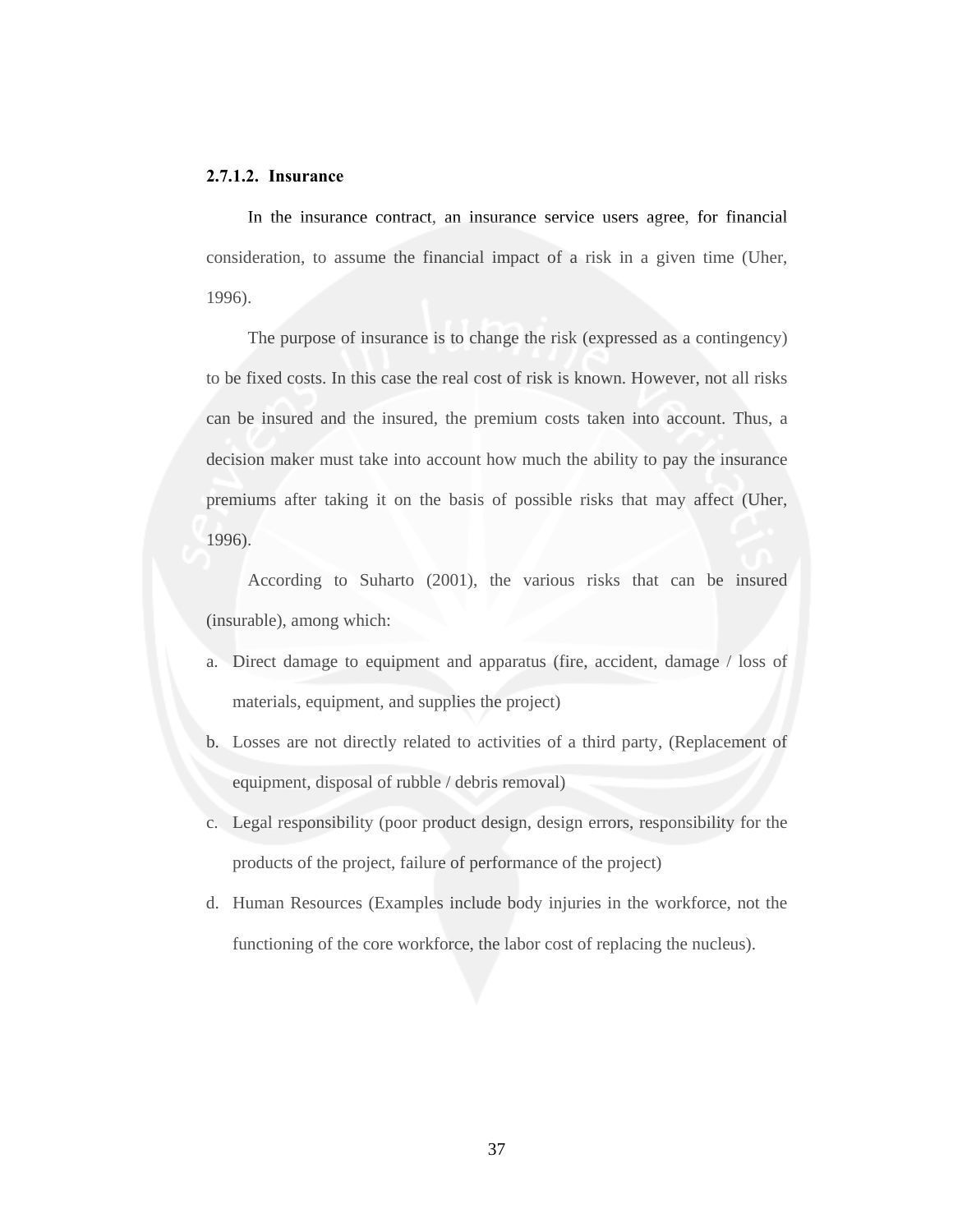#### **2.7.2. Control risk**

When the risk can not be transferred for various reasons, management actions necessary to reduce, avoid, or keep (Uher, 1996).

## **2.7.2.1. Avoid or reduce the risk**

When the level of a risk can not be arrested again, the best way is to avoid it. For example, a construction contract that puts the burden of risk is too much causing the bidders (bidders) to cancel a bid. But contractors can not avoid risks if they want to stay in business so they must accept that risk levels and ensure that the benefits greater than the expenses incurred. If the risk can not be avoided completely, the impact should be reduced, for example, reconstructing the strategy, develop alternative solutions even redesign a project (Uher, 1996).

## **2.7.2.2. Risk retention**

The next step is to decide how to control the risks that remain. For the risks that can not be controlled, the contingency fee to be a way out. This can be applied in the form of a single image as an estimate of final cost or time program, in which case the amount of the contingency fee can be described by providing the possibilities that different from the protection against risk (Perry, 1986, taken from Uher, 1996).

- 1. Single image of the contingency approach has several weaknesses:
- 2. It is more noticeable as the percentage of images that included arbitrary and inappropriate for a specific project.